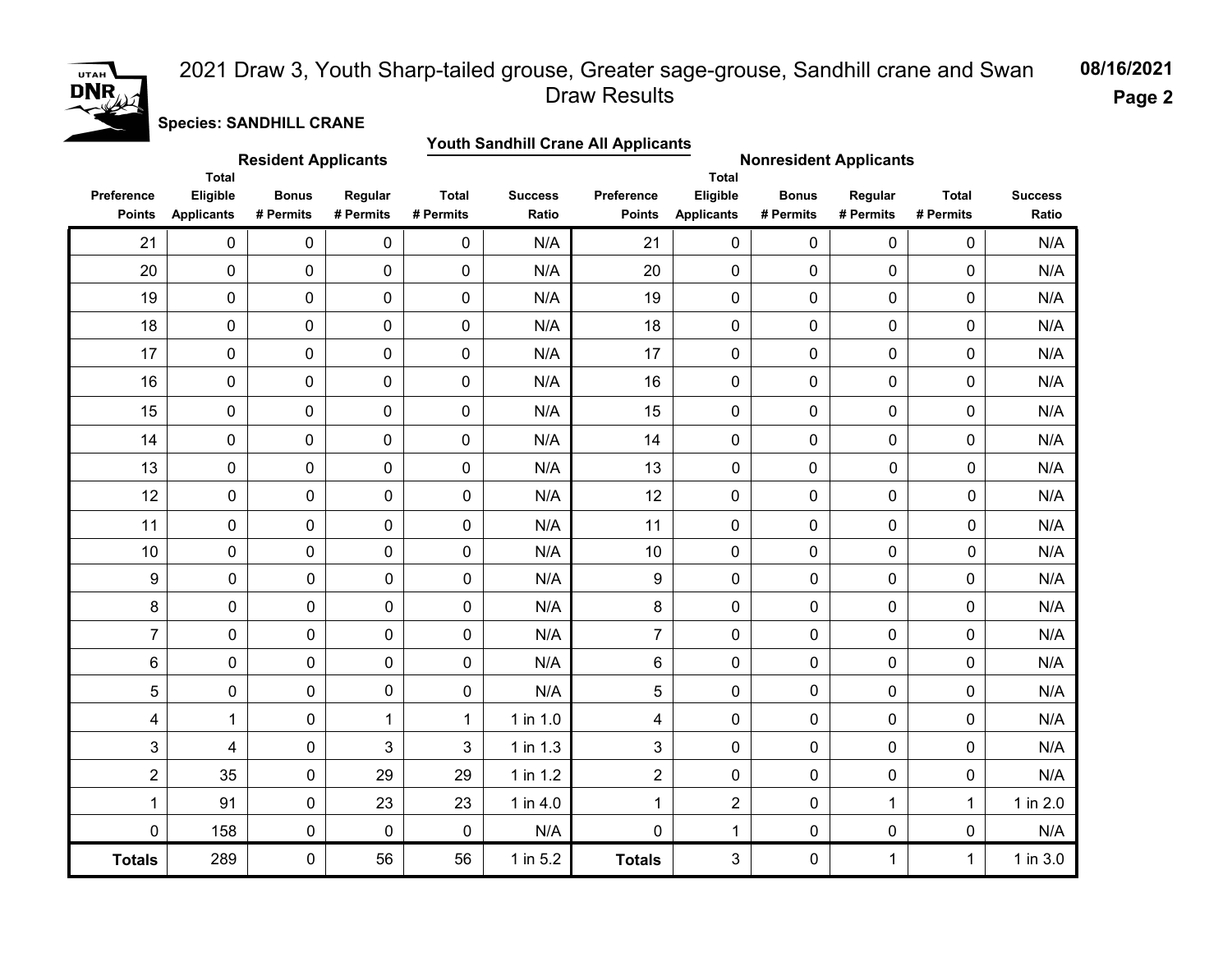

**Hunt: SC1000 East Box Elder County - Any Legal Weapon** 

|                             | <b>Total</b>                  | <b>Resident Applicants</b> |                      |                           | <b>Youth Sandhill Crane</b> |                             | Total                         | <b>Nonresident Applicants</b> |                      |                           |                         |
|-----------------------------|-------------------------------|----------------------------|----------------------|---------------------------|-----------------------------|-----------------------------|-------------------------------|-------------------------------|----------------------|---------------------------|-------------------------|
| Preference<br><b>Points</b> | Eligible<br><b>Applicants</b> | <b>Bonus</b><br># Permits  | Regular<br># Permits | <b>Total</b><br># Permits | <b>Success</b><br>Ratio     | Preference<br><b>Points</b> | Eligible<br><b>Applicants</b> | <b>Bonus</b><br># Permits     | Regular<br># Permits | <b>Total</b><br># Permits | <b>Success</b><br>Ratio |
| 21                          | $\pmb{0}$                     | 0                          | $\mathbf 0$          | 0                         | N/A                         | 21                          | $\mathbf 0$                   | $\mathbf 0$                   | $\mathbf 0$          | 0                         | N/A                     |
| 20                          | $\mathsf{O}\xspace$           | 0                          | $\pmb{0}$            | $\mathbf 0$               | N/A                         | 20                          | 0                             | 0                             | $\mathbf 0$          | 0                         | N/A                     |
| 19                          | $\mathsf{O}\xspace$           | 0                          | 0                    | 0                         | N/A                         | 19                          | 0                             | 0                             | $\mathbf 0$          | 0                         | N/A                     |
| 18                          | $\mathsf{O}\xspace$           | 0                          | $\mathbf 0$          | $\mathbf 0$               | N/A                         | 18                          | 0                             | 0                             | $\mathbf 0$          | 0                         | N/A                     |
| 17                          | $\mathsf{O}\xspace$           | $\pmb{0}$                  | $\mathbf 0$          | $\mathbf 0$               | N/A                         | 17                          | 0                             | 0                             | $\mathsf{O}\xspace$  | 0                         | N/A                     |
| 16                          | $\mathbf 0$                   | $\pmb{0}$                  | $\mathbf 0$          | $\mathbf 0$               | N/A                         | 16                          | 0                             | $\mathbf 0$                   | $\mathbf 0$          | 0                         | N/A                     |
| 15                          | $\mathbf 0$                   | 0                          | $\mathbf 0$          | $\mathbf 0$               | N/A                         | 15                          | 0                             | 0                             | $\mathbf 0$          | $\pmb{0}$                 | N/A                     |
| 14                          | $\mathbf 0$                   | $\mathbf 0$                | $\mathbf 0$          | 0                         | N/A                         | 14                          | 0                             | 0                             | $\mathbf 0$          | 0                         | N/A                     |
| 13                          | $\mathsf{O}\xspace$           | 0                          | 0                    | $\pmb{0}$                 | N/A                         | 13                          | 0                             | 0                             | $\mathbf 0$          | 0                         | N/A                     |
| 12                          | $\pmb{0}$                     | 0                          | 0                    | 0                         | N/A                         | 12                          | $\pmb{0}$                     | $\mathbf 0$                   | 0                    | 0                         | N/A                     |
| 11                          | $\mathbf 0$                   | 0                          | 0                    | 0                         | N/A                         | 11                          | $\pmb{0}$                     | $\pmb{0}$                     | $\mathbf 0$          | 0                         | N/A                     |
| 10                          | $\pmb{0}$                     | 0                          | 0                    | 0                         | N/A                         | 10                          | 0                             | $\pmb{0}$                     | $\mathbf 0$          | 0                         | N/A                     |
| $\boldsymbol{9}$            | $\pmb{0}$                     | 0                          | $\pmb{0}$            | 0                         | N/A                         | 9                           | $\pmb{0}$                     | $\pmb{0}$                     | $\mathbf 0$          | 0                         | N/A                     |
| 8                           | $\mathbf 0$                   | 0                          | $\mathsf{O}\xspace$  | $\mathbf 0$               | N/A                         | 8                           | 0                             | 0                             | 0                    | 0                         | N/A                     |
| $\overline{7}$              | 0                             | 0                          | $\pmb{0}$            | $\pmb{0}$                 | N/A                         | $\overline{7}$              | $\pmb{0}$                     | $\mathbf 0$                   | 0                    | 0                         | N/A                     |
| $\,6$                       | $\pmb{0}$                     | 0                          | 0                    | 0                         | N/A                         | 6                           | 0                             | 0                             | 0                    | 0                         | N/A                     |
| 5                           | $\mathbf 0$                   | 0                          | $\pmb{0}$            | 0                         | N/A                         | 5                           | $\pmb{0}$                     | 0                             | 0                    | 0                         | N/A                     |
| $\overline{\mathbf{4}}$     | $\mathbf 0$                   | 0                          | $\mathbf 0$          | 0                         | N/A                         | 4                           | $\mathbf 0$                   | 0                             | $\mathbf 0$          | 0                         | N/A                     |
| 3                           | $\overline{2}$                | 0                          | $\overline{2}$       | $\overline{2}$            | 1 in 1.0                    | 3                           | $\pmb{0}$                     | 0                             | $\mathbf 0$          | 0                         | N/A                     |
| $\overline{2}$              | 15                            | 0                          | 15                   | 15                        | 1 in 1.0                    | $\overline{2}$              | $\mathbf 0$                   | $\pmb{0}$                     | $\mathbf 0$          | 0                         | N/A                     |
| $\mathbf{1}$                | 24                            | 0                          | 3                    | 3                         | 1 in 8.0                    | $\mathbf{1}$                | $\mathbf 0$                   | $\mathbf 0$                   | $\mathbf 0$          | 0                         | N/A                     |
| $\mathbf 0$                 | 65                            | 0                          | $\mathbf 0$          | 0                         | N/A                         | 0                           | $\mathbf 0$                   | $\mathbf 0$                   | 0                    | 0                         | N/A                     |
| <b>Totals</b>               | 106                           | 0                          | 20                   | 20                        | 1 in 5.3                    | <b>Totals</b>               | 0                             | 0                             | $\mathbf 0$          | 0                         | N/A                     |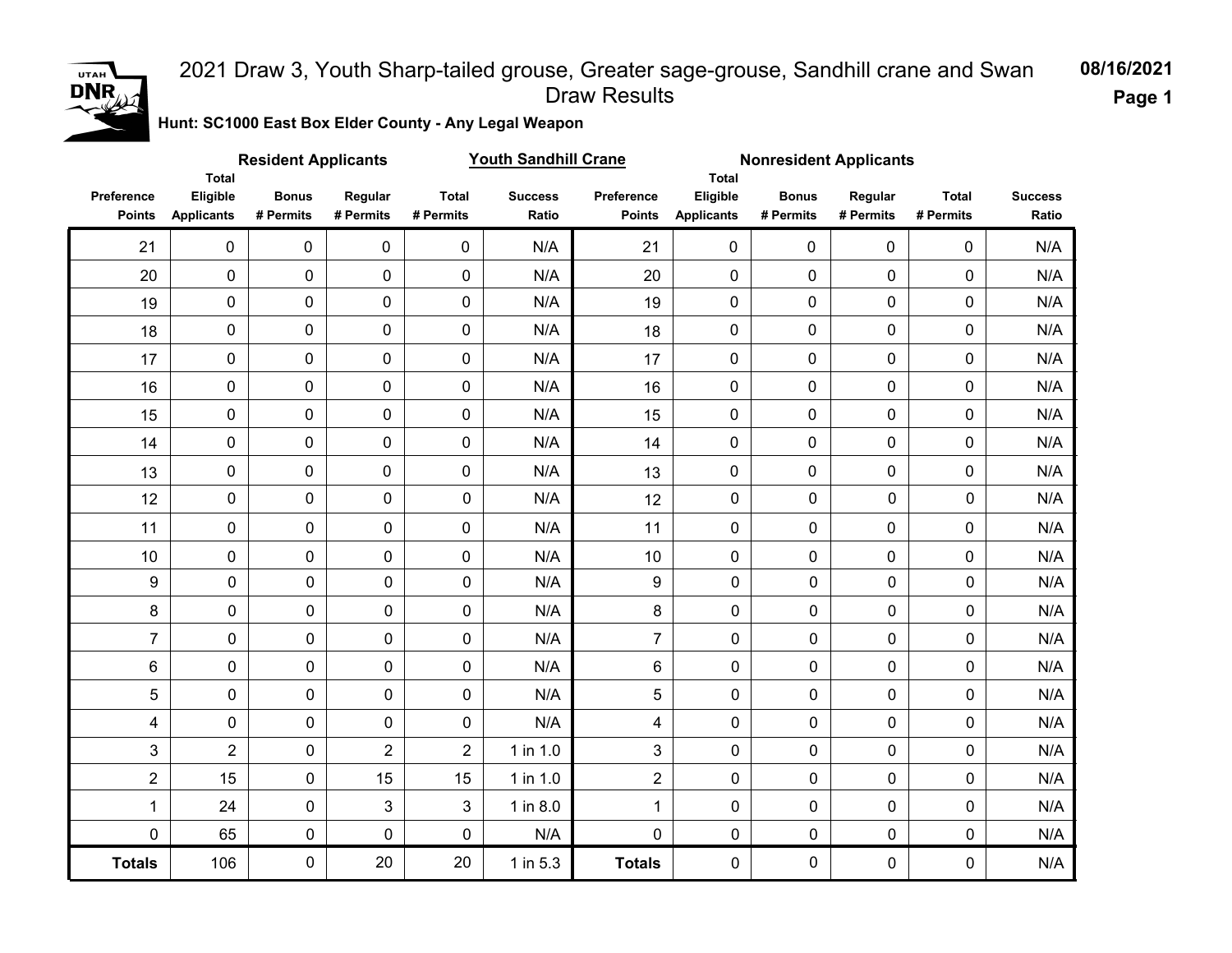

**Page 2**

**Hunt: SC1001 Cache County - Any Legal Weapon** 

| <b>Resident Applicants</b><br><b>Total</b> |                               |                           |                         |                           | <b>Youth Sandhill Crane</b> | <b>Nonresident Applicants</b> |                                        |                           |                      |                           |                         |
|--------------------------------------------|-------------------------------|---------------------------|-------------------------|---------------------------|-----------------------------|-------------------------------|----------------------------------------|---------------------------|----------------------|---------------------------|-------------------------|
| Preference<br><b>Points</b>                | Eligible<br><b>Applicants</b> | <b>Bonus</b><br># Permits | Regular<br># Permits    | <b>Total</b><br># Permits | <b>Success</b><br>Ratio     | Preference<br><b>Points</b>   | Total<br>Eligible<br><b>Applicants</b> | <b>Bonus</b><br># Permits | Regular<br># Permits | <b>Total</b><br># Permits | <b>Success</b><br>Ratio |
| 21                                         | $\mathbf 0$                   | $\pmb{0}$                 | $\pmb{0}$               | $\mathbf 0$               | N/A                         | 21                            | $\mathbf 0$                            | $\mathbf 0$               | $\mathbf 0$          | 0                         | N/A                     |
| 20                                         | $\pmb{0}$                     | 0                         | $\mathbf 0$             | $\mathbf 0$               | N/A                         | 20                            | 0                                      | $\mathbf 0$               | 0                    | $\mathbf 0$               | N/A                     |
| 19                                         | 0                             | $\mathbf 0$               | 0                       | $\mathbf 0$               | N/A                         | 19                            | 0                                      | 0                         | $\mathbf 0$          | 0                         | N/A                     |
| 18                                         | 0                             | 0                         | 0                       | 0                         | N/A                         | 18                            | 0                                      | $\pmb{0}$                 | 0                    | 0                         | N/A                     |
| 17                                         | 0                             | 0                         | $\mathbf 0$             | 0                         | N/A                         | 17                            | 0                                      | $\pmb{0}$                 | 0                    | 0                         | N/A                     |
| 16                                         | 0                             | $\pmb{0}$                 | $\mathbf 0$             | $\pmb{0}$                 | N/A                         | 16                            | 0                                      | $\pmb{0}$                 | $\mathbf 0$          | $\pmb{0}$                 | N/A                     |
| 15                                         | 0                             | 0                         | $\mathbf 0$             | $\pmb{0}$                 | N/A                         | 15                            | 0                                      | $\mathbf 0$               | $\mathbf 0$          | $\pmb{0}$                 | N/A                     |
| 14                                         | 0                             | 0                         | $\pmb{0}$               | $\mathbf 0$               | N/A                         | 14                            | 0                                      | $\mathbf 0$               | $\mathbf 0$          | $\mathbf 0$               | N/A                     |
| 13                                         | 0                             | 0                         | $\pmb{0}$               | $\mathbf 0$               | N/A                         | 13                            | 0                                      | $\mathbf 0$               | 0                    | $\mathbf 0$               | N/A                     |
| 12                                         | 0                             | $\pmb{0}$                 | $\mathbf 0$             | $\mathbf 0$               | N/A                         | 12                            | $\mathbf 0$                            | $\mathbf 0$               | 0                    | $\mathbf 0$               | N/A                     |
| 11                                         | 0                             | $\mathbf 0$               | $\mathbf 0$             | 0                         | N/A                         | 11                            | $\mathbf 0$                            | 0                         | 0                    | $\mathbf 0$               | N/A                     |
| 10                                         | 0                             | 0                         | $\mathbf 0$             | 0                         | N/A                         | 10                            | $\mathbf 0$                            | 0                         | 0                    | 0                         | N/A                     |
| $\boldsymbol{9}$                           | $\pmb{0}$                     | $\pmb{0}$                 | $\pmb{0}$               | 0                         | N/A                         | $\boldsymbol{9}$              | $\mathbf 0$                            | 0                         | $\mathbf 0$          | $\mathbf 0$               | N/A                     |
| 8                                          | $\pmb{0}$                     | $\pmb{0}$                 | 0                       | 0                         | N/A                         | 8                             | 0                                      | 0                         | $\mathbf 0$          | $\pmb{0}$                 | N/A                     |
| $\overline{7}$                             | $\pmb{0}$                     | $\pmb{0}$                 | 0                       | 0                         | N/A                         | $\overline{7}$                | 0                                      | 0                         | $\mathbf 0$          | $\pmb{0}$                 | N/A                     |
| $\,6\,$                                    | $\pmb{0}$                     | $\pmb{0}$                 | 0                       | 0                         | N/A                         | 6                             | 0                                      | 0                         | $\mathbf 0$          | $\pmb{0}$                 | N/A                     |
| 5                                          | $\pmb{0}$                     | $\pmb{0}$                 | 0                       | 0                         | N/A                         | 5                             | $\pmb{0}$                              | 0                         | $\mathbf 0$          | $\mathbf 0$               | N/A                     |
| 4                                          | $\pmb{0}$                     | $\pmb{0}$                 | 0                       | 0                         | N/A                         | 4                             | 0                                      | $\mathbf 0$               | $\mathbf 0$          | $\mathbf 0$               | N/A                     |
| 3                                          | $\pmb{0}$                     | $\mathsf{O}\xspace$       | 0                       | 0                         | N/A                         | 3                             | 0                                      | 0                         | $\mathbf 0$          | $\mathbf 0$               | N/A                     |
| $\overline{2}$                             | $\overline{\mathbf{4}}$       | $\pmb{0}$                 | $\overline{\mathbf{4}}$ | 4                         | 1 in 1.0                    | $\overline{2}$                | 0                                      | $\mathbf 0$               | $\mathbf 0$          | $\mathbf 0$               | N/A                     |
| $\mathbf{1}$                               | 19                            | $\pmb{0}$                 | 14                      | 14                        | 1 in 1.4                    | $\mathbf 1$                   | $\pmb{0}$                              | 0                         | $\mathbf 0$          | $\pmb{0}$                 | N/A                     |
| $\mathbf 0$                                | 34                            | $\pmb{0}$                 | 0                       | 0                         | N/A                         | $\mathbf 0$                   | 1                                      | $\mathbf 0$               | $\mathbf 0$          | $\mathbf 0$               | $\mathsf{N}/\mathsf{A}$ |
| <b>Totals</b>                              | 57                            | 0                         | 18                      | 18                        | 1 in 3.2                    | <b>Totals</b>                 | 1                                      | $\mathbf 0$               | $\mathbf 0$          | $\mathbf 0$               | N/A                     |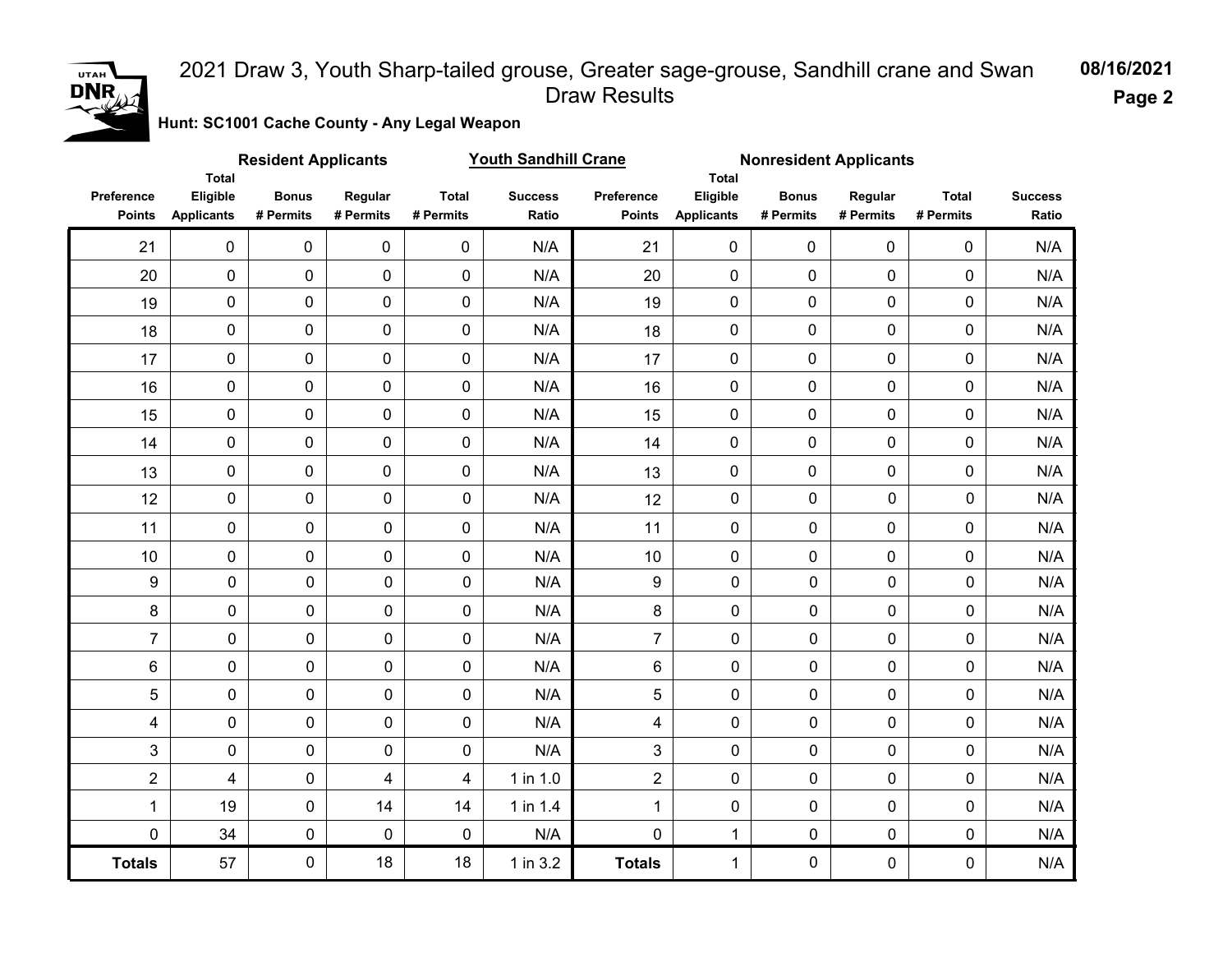

**Page 3**

**Hunt: SC1002 Rich County - Any Legal Weapon** 

|                             |                                        | <b>Resident Applicants</b> |                      |                           | <b>Youth Sandhill Crane</b> |                             |                               | <b>Nonresident Applicants</b><br>Total |                      |                           |                         |
|-----------------------------|----------------------------------------|----------------------------|----------------------|---------------------------|-----------------------------|-----------------------------|-------------------------------|----------------------------------------|----------------------|---------------------------|-------------------------|
| Preference<br><b>Points</b> | Total<br>Eligible<br><b>Applicants</b> | <b>Bonus</b><br># Permits  | Regular<br># Permits | <b>Total</b><br># Permits | <b>Success</b><br>Ratio     | Preference<br><b>Points</b> | Eligible<br><b>Applicants</b> | <b>Bonus</b><br># Permits              | Regular<br># Permits | <b>Total</b><br># Permits | <b>Success</b><br>Ratio |
| 21                          | $\mathsf{O}\xspace$                    | $\pmb{0}$                  | $\pmb{0}$            | $\mathbf 0$               | N/A                         | 21                          | $\mathbf 0$                   | $\mathbf 0$                            | 0                    | 0                         | N/A                     |
| 20                          | $\pmb{0}$                              | 0                          | $\mathbf 0$          | $\mathbf 0$               | N/A                         | 20                          | $\mathbf 0$                   | $\mathbf 0$                            | $\mathbf 0$          | 0                         | N/A                     |
| 19                          | $\pmb{0}$                              | $\pmb{0}$                  | $\pmb{0}$            | $\pmb{0}$                 | N/A                         | 19                          | $\pmb{0}$                     | 0                                      | $\mathbf 0$          | 0                         | N/A                     |
| 18                          | $\mathsf{O}\xspace$                    | 0                          | 0                    | $\pmb{0}$                 | N/A                         | 18                          | 0                             | 0                                      | $\mathbf 0$          | 0                         | N/A                     |
| 17                          | $\pmb{0}$                              | $\pmb{0}$                  | $\mathbf 0$          | 0                         | N/A                         | 17                          | 0                             | 0                                      | $\mathbf 0$          | 0                         | N/A                     |
| 16                          | $\pmb{0}$                              | 0                          | $\mathbf 0$          | $\pmb{0}$                 | N/A                         | 16                          | $\mathbf 0$                   | $\mathbf 0$                            | $\pmb{0}$            | $\pmb{0}$                 | N/A                     |
| 15                          | $\pmb{0}$                              | $\pmb{0}$                  | $\mathbf 0$          | $\pmb{0}$                 | N/A                         | 15                          | $\mathbf 0$                   | $\mathbf 0$                            | $\mathbf 0$          | 0                         | N/A                     |
| 14                          | $\pmb{0}$                              | 0                          | $\mathbf 0$          | $\pmb{0}$                 | N/A                         | 14                          | $\mathbf 0$                   | 0                                      | $\mathbf 0$          | 0                         | N/A                     |
| 13                          | $\mathbf 0$                            | 0                          | $\mathbf 0$          | $\mathbf 0$               | N/A                         | 13                          | $\mathbf 0$                   | 0                                      | $\mathbf 0$          | 0                         | N/A                     |
| 12                          | $\pmb{0}$                              | $\mathbf 0$                | $\mathbf 0$          | 0                         | N/A                         | 12                          | $\mathbf 0$                   | 0                                      | $\mathbf 0$          | 0                         | N/A                     |
| 11                          | $\pmb{0}$                              | $\mathbf 0$                | $\mathbf 0$          | 0                         | N/A                         | 11                          | $\mathbf 0$                   | 0                                      | 0                    | $\mathbf 0$               | N/A                     |
| 10                          | $\mathbf 0$                            | 0                          | $\mathbf 0$          | 0                         | N/A                         | 10                          | $\mathbf 0$                   | 0                                      | 0                    | $\mathbf 0$               | N/A                     |
| 9                           | 0                                      | $\pmb{0}$                  | 0                    | 0                         | N/A                         | 9                           | $\mathbf 0$                   | $\mathbf 0$                            | $\mathbf 0$          | $\mathbf 0$               | N/A                     |
| 8                           | 0                                      | $\pmb{0}$                  | $\pmb{0}$            | 0                         | N/A                         | 8                           | 0                             | $\mathbf 0$                            | $\mathbf 0$          | $\mathbf 0$               | N/A                     |
| $\overline{7}$              | 0                                      | $\pmb{0}$                  | $\pmb{0}$            | $\pmb{0}$                 | N/A                         | $\overline{7}$              | $\pmb{0}$                     | $\mathbf 0$                            | $\mathbf 0$          | $\mathbf 0$               | N/A                     |
| 6                           | 0                                      | 0                          | 0                    | 0                         | N/A                         | 6                           | $\mathbf 0$                   | $\mathbf 0$                            | $\mathbf 0$          | $\mathbf 0$               | N/A                     |
| 5                           | $\pmb{0}$                              | $\pmb{0}$                  | $\pmb{0}$            | 0                         | N/A                         | 5                           | $\mathbf 0$                   | $\mathbf 0$                            | $\mathbf 0$          | $\mathbf 0$               | N/A                     |
| 4                           | 0                                      | 0                          | 0                    | 0                         | N/A                         | $\overline{\mathbf{4}}$     | 0                             | $\overline{0}$                         | $\mathbf 0$          | 0                         | N/A                     |
| 3                           | $\overline{2}$                         | $\mathsf{O}$               | $\mathbf 1$          | $\mathbf 1$               | 1 in 2.0                    | 3                           | 0                             | $\pmb{0}$                              | $\mathbf 0$          | $\mathbf 0$               | N/A                     |
| $\overline{c}$              | 4                                      | $\pmb{0}$                  | 0                    | 0                         | N/A                         | $\overline{2}$              | $\pmb{0}$                     | $\pmb{0}$                              | $\pmb{0}$            | $\mathsf{O}\xspace$       | N/A                     |
| 1                           | $\overline{7}$                         | 0                          | 0                    | 0                         | N/A                         | $\mathbf{1}$                | 0                             | $\pmb{0}$                              | $\pmb{0}$            | 0                         | N/A                     |
| $\pmb{0}$                   | 11                                     | 0                          | 0                    | 0                         | N/A                         | 0                           | $\pmb{0}$                     | $\pmb{0}$                              | $\pmb{0}$            | $\pmb{0}$                 | N/A                     |
| <b>Totals</b>               | 24                                     | 0                          | 1                    | $\mathbf{1}$              | 1 in 24.0                   | <b>Totals</b>               | 0                             | $\pmb{0}$                              | $\mathbf 0$          | 0                         | N/A                     |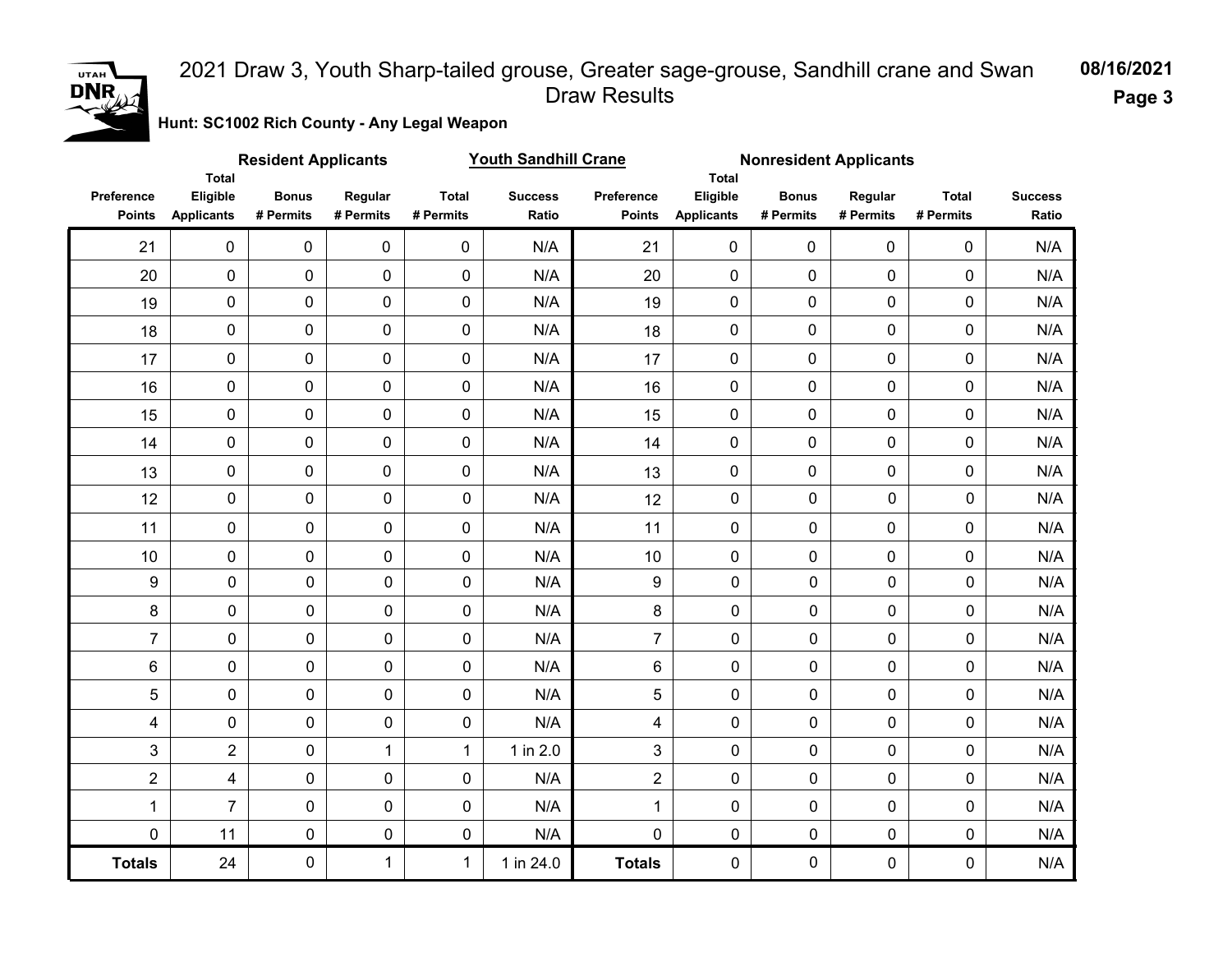

# **Hunt: SC1006 Uintah Basin - Any Legal Weapon 08/16/2021** 2021 Draw 3, Youth Sharp-tailed grouse, Greater sage-grouse, Sandhill crane and Swan Draw Results

|                             |                                               | <b>Resident Applicants</b> |                      |                           | <b>Youth Sandhill Crane</b> |                             | <b>Nonresident Applicants</b><br><b>Total</b><br>Eligible<br><b>Bonus</b><br>Regular<br><b>Applicants</b><br># Permits<br># Permits<br>$\mathbf 0$<br>$\mathbf 0$<br>$\mathbf 0$<br>$\pmb{0}$<br>$\mathbf 0$<br>$\mathbf 0$<br>$\mathbf 0$<br>0<br>$\mathbf 0$<br>0<br>$\mathbf 0$<br>0<br>0<br>0<br>$\mathbf 0$<br>0<br>0<br>0<br>0<br>0<br>$\mathbf 0$<br>0<br>0<br>0<br>$\mathbf 0$<br>0<br>0 |             |             |                           |                         |
|-----------------------------|-----------------------------------------------|----------------------------|----------------------|---------------------------|-----------------------------|-----------------------------|--------------------------------------------------------------------------------------------------------------------------------------------------------------------------------------------------------------------------------------------------------------------------------------------------------------------------------------------------------------------------------------------------|-------------|-------------|---------------------------|-------------------------|
| Preference<br><b>Points</b> | <b>Total</b><br>Eligible<br><b>Applicants</b> | <b>Bonus</b><br># Permits  | Regular<br># Permits | <b>Total</b><br># Permits | <b>Success</b><br>Ratio     | Preference<br><b>Points</b> |                                                                                                                                                                                                                                                                                                                                                                                                  |             |             | <b>Total</b><br># Permits | <b>Success</b><br>Ratio |
| 21                          | $\pmb{0}$                                     | 0                          | $\mathbf 0$          | $\pmb{0}$                 | N/A                         | 21                          |                                                                                                                                                                                                                                                                                                                                                                                                  |             |             | 0                         | N/A                     |
| 20                          | $\mathsf{O}\xspace$                           | 0                          | $\pmb{0}$            | $\pmb{0}$                 | N/A                         | 20                          |                                                                                                                                                                                                                                                                                                                                                                                                  |             |             | $\pmb{0}$                 | N/A                     |
| 19                          | $\mathsf{O}\xspace$                           | 0                          | $\mathbf 0$          | $\mathbf 0$               | N/A                         | 19                          |                                                                                                                                                                                                                                                                                                                                                                                                  |             |             | 0                         | N/A                     |
| 18                          | $\mathsf{O}\xspace$                           | 0                          | $\pmb{0}$            | $\pmb{0}$                 | N/A                         | 18                          |                                                                                                                                                                                                                                                                                                                                                                                                  |             |             | 0                         | N/A                     |
| 17                          | $\mathsf{O}\xspace$                           | 0                          | $\mathbf 0$          | $\mathbf 0$               | N/A                         | 17                          |                                                                                                                                                                                                                                                                                                                                                                                                  |             |             | 0                         | N/A                     |
| 16                          | $\pmb{0}$                                     | 0                          | $\pmb{0}$            | $\pmb{0}$                 | N/A                         | 16                          |                                                                                                                                                                                                                                                                                                                                                                                                  |             |             | 0                         | N/A                     |
| 15                          | $\mathsf{O}\xspace$                           | 0                          | $\mathbf 0$          | $\pmb{0}$                 | N/A                         | 15                          |                                                                                                                                                                                                                                                                                                                                                                                                  |             |             | 0                         | N/A                     |
| 14                          | $\pmb{0}$                                     | 0                          | $\pmb{0}$            | $\pmb{0}$                 | N/A                         | 14                          |                                                                                                                                                                                                                                                                                                                                                                                                  |             |             | $\pmb{0}$                 | N/A                     |
| 13                          | $\mathsf{O}\xspace$                           | 0                          | $\pmb{0}$            | $\pmb{0}$                 | N/A                         | 13                          |                                                                                                                                                                                                                                                                                                                                                                                                  |             |             | $\pmb{0}$                 | N/A                     |
| 12                          | $\pmb{0}$                                     | 0                          | $\pmb{0}$            | $\mathbf 0$               | N/A                         | 12                          | 0                                                                                                                                                                                                                                                                                                                                                                                                | $\mathbf 0$ | $\mathbf 0$ | $\pmb{0}$                 | N/A                     |
| 11                          | $\pmb{0}$                                     | 0                          | 0                    | $\mathbf 0$               | N/A                         | 11                          | 0                                                                                                                                                                                                                                                                                                                                                                                                | $\mathbf 0$ | 0           | 0                         | N/A                     |
| 10                          | 0                                             | 0                          | 0                    | 0                         | N/A                         | 10                          | 0                                                                                                                                                                                                                                                                                                                                                                                                | $\mathbf 0$ | 0           | 0                         | N/A                     |
| 9                           | $\pmb{0}$                                     | 0                          | $\pmb{0}$            | 0                         | N/A                         | 9                           | $\pmb{0}$                                                                                                                                                                                                                                                                                                                                                                                        | 0           | $\mathbf 0$ | 0                         | N/A                     |
| 8                           | $\pmb{0}$                                     | 0                          | $\pmb{0}$            | 0                         | N/A                         | 8                           | $\pmb{0}$                                                                                                                                                                                                                                                                                                                                                                                        | 0           | $\pmb{0}$   | 0                         | N/A                     |
| $\overline{7}$              | $\pmb{0}$                                     | 0                          | $\pmb{0}$            | 0                         | N/A                         | $\overline{7}$              | $\pmb{0}$                                                                                                                                                                                                                                                                                                                                                                                        | $\pmb{0}$   | $\mathbf 0$ | 0                         | N/A                     |
| $\,6$                       | $\pmb{0}$                                     | 0                          | $\pmb{0}$            | 0                         | N/A                         | 6                           | $\pmb{0}$                                                                                                                                                                                                                                                                                                                                                                                        | $\mathbf 0$ | $\mathbf 0$ | 0                         | N/A                     |
| 5                           | $\pmb{0}$                                     | 0                          | $\pmb{0}$            | $\mathbf 0$               | N/A                         | 5                           | $\pmb{0}$                                                                                                                                                                                                                                                                                                                                                                                        | $\mathbf 0$ | $\mathbf 0$ | $\pmb{0}$                 | N/A                     |
| 4                           | 0                                             | 0                          | $\pmb{0}$            | $\mathbf 0$               | N/A                         | 4                           | $\mathbf 0$                                                                                                                                                                                                                                                                                                                                                                                      | 0           | 0           | 0                         | N/A                     |
| 3                           | $\pmb{0}$                                     | 0                          | $\pmb{0}$            | 0                         | N/A                         | 3                           | $\pmb{0}$                                                                                                                                                                                                                                                                                                                                                                                        | 0           | $\mathbf 0$ | 0                         | N/A                     |
| $\boldsymbol{2}$            | $\mathbf{3}$                                  | 0                          | 3                    | 3                         | 1 in 1.0                    | $\overline{2}$              | 0                                                                                                                                                                                                                                                                                                                                                                                                | $\pmb{0}$   | $\mathbf 0$ | 0                         | N/A                     |
| $\mathbf 1$                 | $\overline{7}$                                | 0                          | 3                    | 3                         | 1 in 2.3                    | $\mathbf{1}$                | 0                                                                                                                                                                                                                                                                                                                                                                                                | 0           | $\mathbf 0$ | 0                         | N/A                     |
| $\pmb{0}$                   | 21                                            | 0                          | $\pmb{0}$            | $\pmb{0}$                 | N/A                         | 0                           | $\pmb{0}$                                                                                                                                                                                                                                                                                                                                                                                        | $\pmb{0}$   | $\mathbf 0$ | 0                         | N/A                     |
| <b>Totals</b>               | 31                                            | 0                          | 6                    | 6                         | 1 in 5.2                    | <b>Totals</b>               | $\pmb{0}$                                                                                                                                                                                                                                                                                                                                                                                        | $\mathbf 0$ | 0           | 0                         | N/A                     |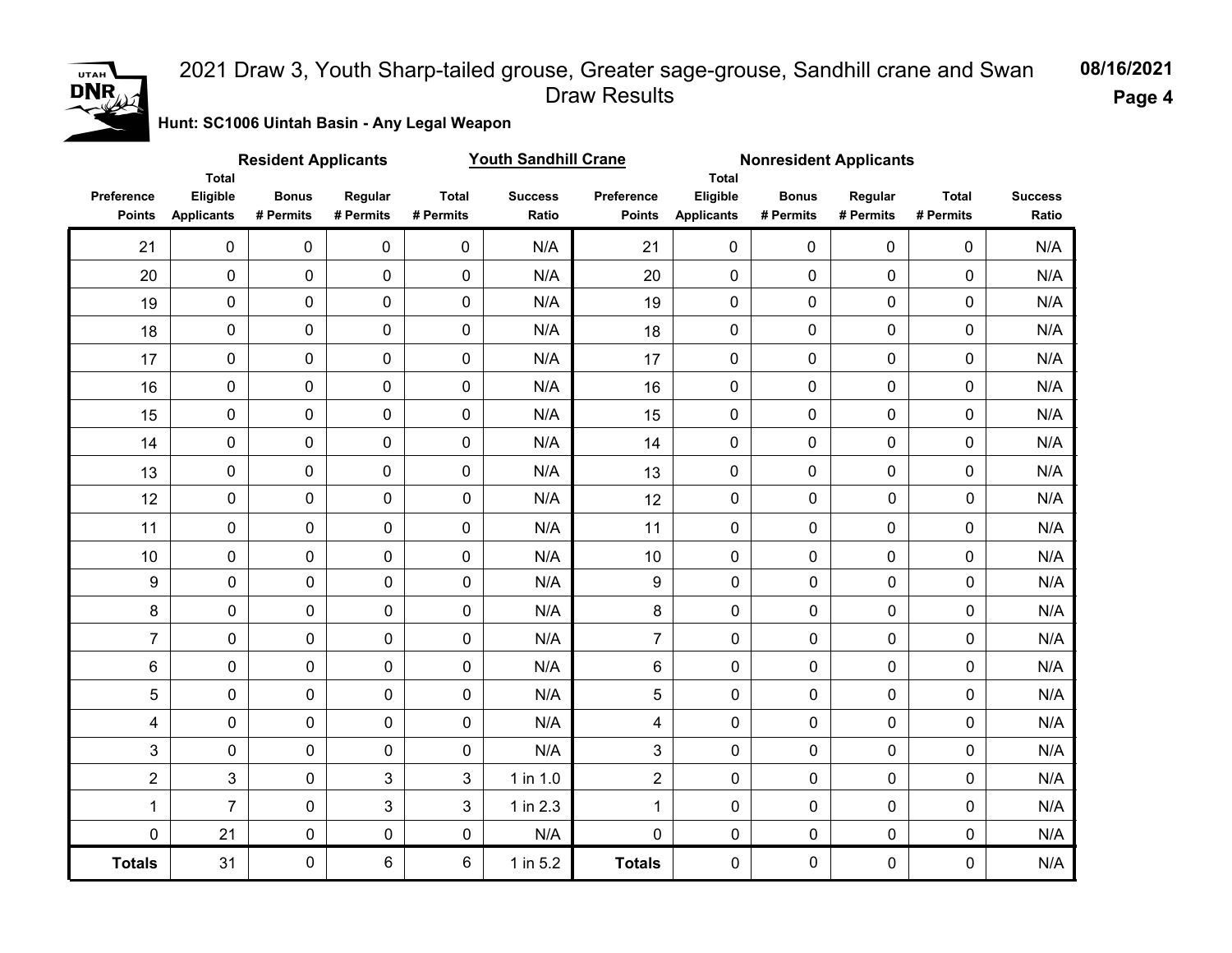

**Page 5**

**Hunt: SC1007 Uintah Basin - Any Legal Weapon** 

| <b>Youth Sandhill Crane</b><br><b>Resident Applicants</b><br>Total |                               |                           |                      |                           |                         | <b>Nonresident Applicants</b> |                                               |                           |                      |                           |                         |  |
|--------------------------------------------------------------------|-------------------------------|---------------------------|----------------------|---------------------------|-------------------------|-------------------------------|-----------------------------------------------|---------------------------|----------------------|---------------------------|-------------------------|--|
| Preference<br><b>Points</b>                                        | Eligible<br><b>Applicants</b> | <b>Bonus</b><br># Permits | Regular<br># Permits | <b>Total</b><br># Permits | <b>Success</b><br>Ratio | Preference<br><b>Points</b>   | <b>Total</b><br>Eligible<br><b>Applicants</b> | <b>Bonus</b><br># Permits | Regular<br># Permits | <b>Total</b><br># Permits | <b>Success</b><br>Ratio |  |
| 21                                                                 | $\mathbf 0$                   | $\pmb{0}$                 | $\mathbf 0$          | 0                         | N/A                     | 21                            | $\mathbf 0$                                   | $\mathbf 0$               | $\mathbf 0$          | 0                         | N/A                     |  |
| 20                                                                 | $\mathsf 0$                   | 0                         | $\pmb{0}$            | $\pmb{0}$                 | N/A                     | 20                            | $\pmb{0}$                                     | $\mathbf 0$               | 0                    | 0                         | N/A                     |  |
| 19                                                                 | $\mathbf 0$                   | 0                         | $\pmb{0}$            | 0                         | N/A                     | 19                            | $\mathbf 0$                                   | $\mathbf 0$               | 0                    | 0                         | N/A                     |  |
| 18                                                                 | $\pmb{0}$                     | 0                         | $\pmb{0}$            | 0                         | N/A                     | 18                            | $\pmb{0}$                                     | $\pmb{0}$                 | 0                    | 0                         | N/A                     |  |
| 17                                                                 | $\pmb{0}$                     | 0                         | $\mathbf 0$          | 0                         | N/A                     | 17                            | 0                                             | $\mathbf 0$               | 0                    | 0                         | N/A                     |  |
| 16                                                                 | $\pmb{0}$                     | 0                         | $\pmb{0}$            | $\pmb{0}$                 | N/A                     | 16                            | 0                                             | $\mathbf 0$               | 0                    | 0                         | N/A                     |  |
| 15                                                                 | $\pmb{0}$                     | 0                         | $\mathbf 0$          | 0                         | N/A                     | 15                            | 0                                             | $\mathbf 0$               | 0                    | 0                         | N/A                     |  |
| 14                                                                 | $\pmb{0}$                     | 0                         | $\mathbf 0$          | $\mathbf 0$               | N/A                     | 14                            | 0                                             | $\mathbf 0$               | $\mathbf 0$          | 0                         | N/A                     |  |
| 13                                                                 | 0                             | 0                         | $\pmb{0}$            | 0                         | N/A                     | 13                            | 0                                             | $\pmb{0}$                 | 0                    | 0                         | N/A                     |  |
| 12                                                                 | 0                             | 0                         | 0                    | $\pmb{0}$                 | N/A                     | 12                            | $\pmb{0}$                                     | $\mathbf 0$               | $\mathbf 0$          | $\mathbf 0$               | N/A                     |  |
| 11                                                                 | 0                             | $\pmb{0}$                 | $\mathbf 0$          | $\mathbf 0$               | N/A                     | 11                            | $\mathbf 0$                                   | $\mathbf 0$               | 0                    | 0                         | N/A                     |  |
| 10                                                                 | 0                             | $\pmb{0}$                 | $\mathbf 0$          | 0                         | N/A                     | 10                            | $\mathbf 0$                                   | 0                         | 0                    | 0                         | N/A                     |  |
| 9                                                                  | 0                             | $\pmb{0}$                 | $\mathbf 0$          | $\pmb{0}$                 | N/A                     | 9                             | $\mathbf 0$                                   | 0                         | $\mathbf 0$          | $\pmb{0}$                 | N/A                     |  |
| $\bf 8$                                                            | 0                             | $\pmb{0}$                 | $\mathbf 0$          | 0                         | N/A                     | 8                             | $\mathbf 0$                                   | $\mathbf 0$               | $\mathbf 0$          | 0                         | N/A                     |  |
| $\overline{7}$                                                     | 0                             | $\pmb{0}$                 | $\mathbf 0$          | $\mathsf{O}\xspace$       | N/A                     | $\overline{7}$                | $\mathbf 0$                                   | $\mathbf 0$               | $\mathbf 0$          | $\mathbf 0$               | N/A                     |  |
| $\,6\,$                                                            | 0                             | $\mathbf 0$               | $\mathbf 0$          | 0                         | N/A                     | $6\phantom{1}$                | $\mathbf 0$                                   | $\mathbf 0$               | $\mathbf 0$          | $\mathbf 0$               | N/A                     |  |
| 5                                                                  | 0                             | $\pmb{0}$                 | $\mathbf 0$          | $\pmb{0}$                 | N/A                     | 5                             | $\pmb{0}$                                     | 0                         | $\mathbf 0$          | 0                         | N/A                     |  |
| 4                                                                  | $\pmb{0}$                     | $\pmb{0}$                 | $\mathbf 0$          | $\pmb{0}$                 | N/A                     | 4                             | $\mathbf 0$                                   | $\mathbf 0$               | $\mathbf 0$          | 0                         | N/A                     |  |
| 3                                                                  | 0                             | 0                         | $\mathbf 0$          | 0                         | N/A                     | 3                             | 0                                             | 0                         | $\pmb{0}$            | 0                         | N/A                     |  |
| $\overline{2}$                                                     | $\overline{2}$                | $\pmb{0}$                 | $\overline{2}$       | $\overline{2}$            | $1$ in $1.0$            | $\overline{2}$                | $\mathbf 0$                                   | $\mathbf 0$               | $\pmb{0}$            | $\pmb{0}$                 | N/A                     |  |
| 1                                                                  | 18                            | 0                         | 3                    | 3                         | 1 in 6.0                | $\mathbf{1}$                  | $\overline{2}$                                | 0                         | $\mathbf{1}$         | $\mathbf{1}$              | 1 in 2.0                |  |
| $\mathbf 0$                                                        | 12                            | $\pmb{0}$                 | $\mathsf{O}\xspace$  | $\pmb{0}$                 | N/A                     | $\mathbf 0$                   | $\mathbf 0$                                   | $\mathbf 0$               | $\pmb{0}$            | $\pmb{0}$                 | N/A                     |  |
| <b>Totals</b>                                                      | 32                            | $\pmb{0}$                 | 5                    | 5                         | 1 in 6.4                | <b>Totals</b>                 | $\overline{2}$                                | $\mathbf 0$               | $\mathbf 1$          | $\mathbf{1}$              | 1 in 2.0                |  |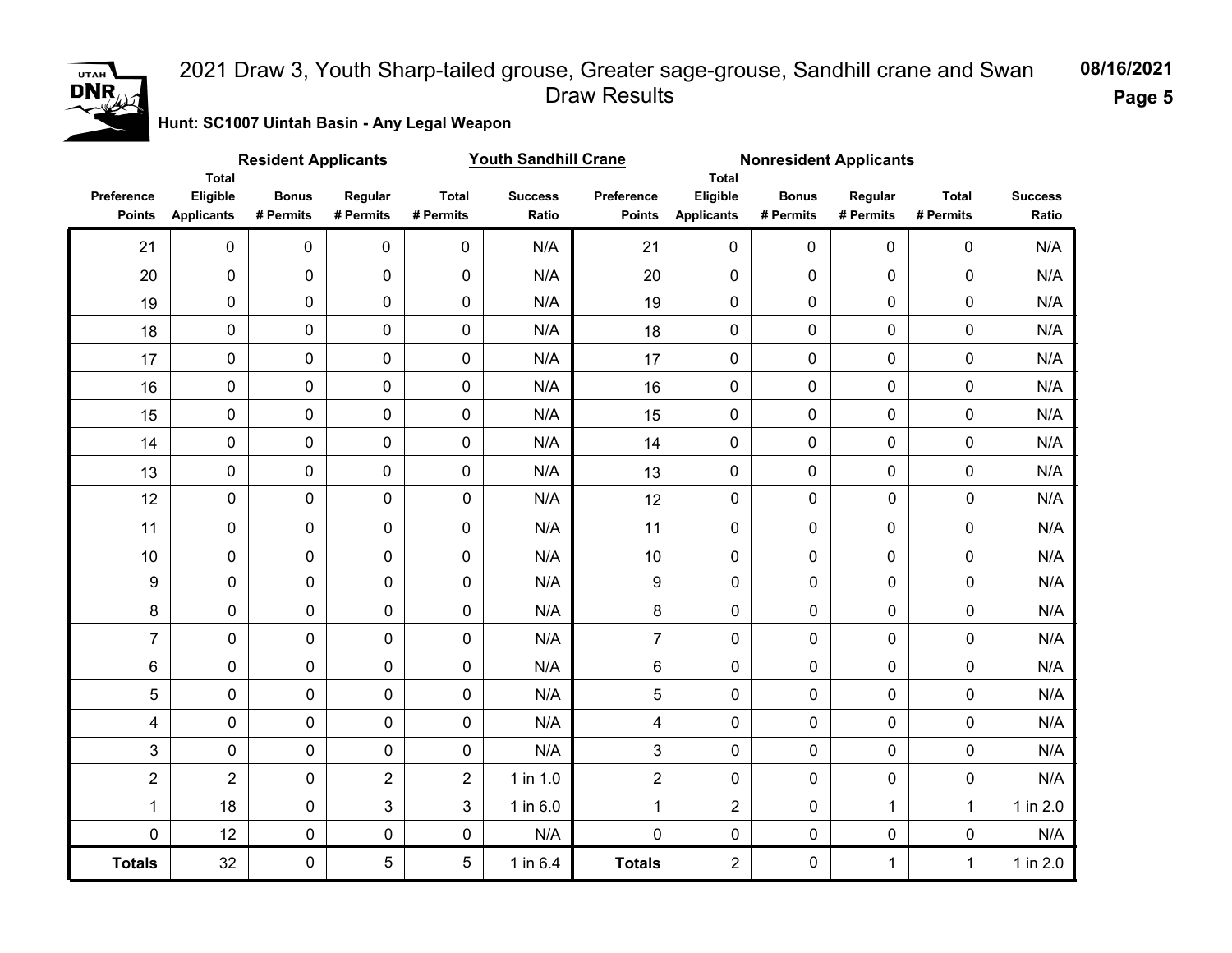

**Page 6**

**Hunt: SC1008 Uintah Basin - Any Legal Weapon** 

| <b>Resident Applicants</b><br><b>Total</b> |                               |                           |                      |                           | <b>Youth Sandhill Crane</b> | <b>Nonresident Applicants</b> |                                        |                           |                      |                           |                         |  |
|--------------------------------------------|-------------------------------|---------------------------|----------------------|---------------------------|-----------------------------|-------------------------------|----------------------------------------|---------------------------|----------------------|---------------------------|-------------------------|--|
| Preference<br><b>Points</b>                | Eligible<br><b>Applicants</b> | <b>Bonus</b><br># Permits | Regular<br># Permits | <b>Total</b><br># Permits | <b>Success</b><br>Ratio     | Preference<br><b>Points</b>   | Total<br>Eligible<br><b>Applicants</b> | <b>Bonus</b><br># Permits | Regular<br># Permits | <b>Total</b><br># Permits | <b>Success</b><br>Ratio |  |
| 21                                         | $\mathbf 0$                   | $\pmb{0}$                 | $\pmb{0}$            | $\mathbf 0$               | N/A                         | 21                            | $\mathbf 0$                            | $\mathbf 0$               | $\mathbf 0$          | 0                         | N/A                     |  |
| 20                                         | $\pmb{0}$                     | 0                         | $\pmb{0}$            | $\mathbf 0$               | N/A                         | 20                            | 0                                      | $\mathbf 0$               | 0                    | $\mathbf 0$               | N/A                     |  |
| 19                                         | $\pmb{0}$                     | 0                         | $\mathbf 0$          | $\mathbf 0$               | N/A                         | 19                            | 0                                      | 0                         | $\mathbf 0$          | $\mathbf 0$               | N/A                     |  |
| 18                                         | 0                             | 0                         | 0                    | 0                         | N/A                         | 18                            | 0                                      | $\mathbf 0$               | 0                    | 0                         | N/A                     |  |
| 17                                         | 0                             | 0                         | $\mathbf 0$          | $\mathbf 0$               | N/A                         | 17                            | 0                                      | $\mathbf 0$               | $\mathbf 0$          | $\mathbf 0$               | N/A                     |  |
| 16                                         | 0                             | $\pmb{0}$                 | $\pmb{0}$            | $\pmb{0}$                 | N/A                         | 16                            | 0                                      | $\mathbf 0$               | $\mathbf 0$          | $\mathbf 0$               | N/A                     |  |
| 15                                         | 0                             | $\pmb{0}$                 | $\mathbf 0$          | $\mathbf 0$               | N/A                         | 15                            | 0                                      | $\mathbf 0$               | $\mathbf 0$          | 0                         | N/A                     |  |
| 14                                         | 0                             | $\pmb{0}$                 | 0                    | $\pmb{0}$                 | N/A                         | 14                            | 0                                      | $\mathbf 0$               | $\mathbf 0$          | $\mathbf 0$               | N/A                     |  |
| 13                                         | 0                             | $\pmb{0}$                 | $\mathbf 0$          | $\mathbf 0$               | N/A                         | 13                            | 0                                      | $\mathbf 0$               | $\mathbf 0$          | $\mathbf 0$               | N/A                     |  |
| 12                                         | 0                             | $\mathbf 0$               | $\mathbf 0$          | $\mathbf 0$               | N/A                         | 12                            | $\mathbf 0$                            | $\mathbf 0$               | 0                    | $\mathbf 0$               | N/A                     |  |
| 11                                         | 0                             | $\mathbf 0$               | $\mathbf 0$          | $\mathbf 0$               | N/A                         | 11                            | $\mathbf 0$                            | 0                         | 0                    | $\mathbf 0$               | N/A                     |  |
| 10                                         | 0                             | $\mathbf 0$               | $\mathbf 0$          | 0                         | N/A                         | 10                            | $\mathbf 0$                            | 0                         | 0                    | $\mathbf 0$               | N/A                     |  |
| 9                                          | $\pmb{0}$                     | $\mathbf 0$               | $\mathbf 0$          | 0                         | N/A                         | 9                             | 0                                      | 0                         | $\mathbf 0$          | $\mathbf 0$               | N/A                     |  |
| 8                                          | $\pmb{0}$                     | $\pmb{0}$                 | 0                    | 0                         | N/A                         | 8                             | 0                                      | 0                         | $\mathbf 0$          | $\mathbf 0$               | N/A                     |  |
| $\overline{7}$                             | $\pmb{0}$                     | $\pmb{0}$                 | 0                    | $\mathbf 0$               | N/A                         | $\overline{7}$                | 0                                      | 0                         | $\mathbf 0$          | $\mathbf 0$               | N/A                     |  |
| $\,6\,$                                    | $\pmb{0}$                     | $\mathbf 0$               | 0                    | 0                         | N/A                         | 6                             | $\mathbf 0$                            | $\mathbf 0$               | $\mathbf 0$          | $\mathbf 0$               | N/A                     |  |
| 5                                          | $\pmb{0}$                     | $\mathbf 0$               | $\mathbf 0$          | $\mathbf 0$               | N/A                         | 5                             | $\mathbf 0$                            | 0                         | $\mathbf 0$          | $\mathbf 0$               | N/A                     |  |
| 4                                          | $\mathbf{1}$                  | $\mathbf 0$               | $\mathbf{1}$         | 1                         | $1$ in $1.0$                | $\overline{4}$                | 0                                      | 0                         | $\mathbf 0$          | $\mathbf 0$               | N/A                     |  |
| 3                                          | $\pmb{0}$                     | $\mathbf 0$               | 0                    | 0                         | N/A                         | 3                             | 0                                      | 0                         | $\mathbf 0$          | $\mathbf 0$               | N/A                     |  |
| $\overline{2}$                             | $\overline{7}$                | $\pmb{0}$                 | 5                    | 5                         | 1 in 1.4                    | $\overline{2}$                | 0                                      | $\pmb{0}$                 | $\pmb{0}$            | $\pmb{0}$                 | N/A                     |  |
| 1                                          | 16                            | $\pmb{0}$                 | 0                    | 0                         | N/A                         | $\mathbf 1$                   | 0                                      | 0                         | $\pmb{0}$            | 0                         | N/A                     |  |
| 0                                          | 15                            | $\pmb{0}$                 | 0                    | $\pmb{0}$                 | N/A                         | $\mathbf 0$                   | 0                                      | $\pmb{0}$                 | $\pmb{0}$            | $\mathsf{O}\xspace$       | N/A                     |  |
| <b>Totals</b>                              | 39                            | $\mathsf{O}\xspace$       | 6                    | 6                         | 1 in 6.5                    | <b>Totals</b>                 | 0                                      | 0                         | $\pmb{0}$            | $\mathsf{O}\xspace$       | N/A                     |  |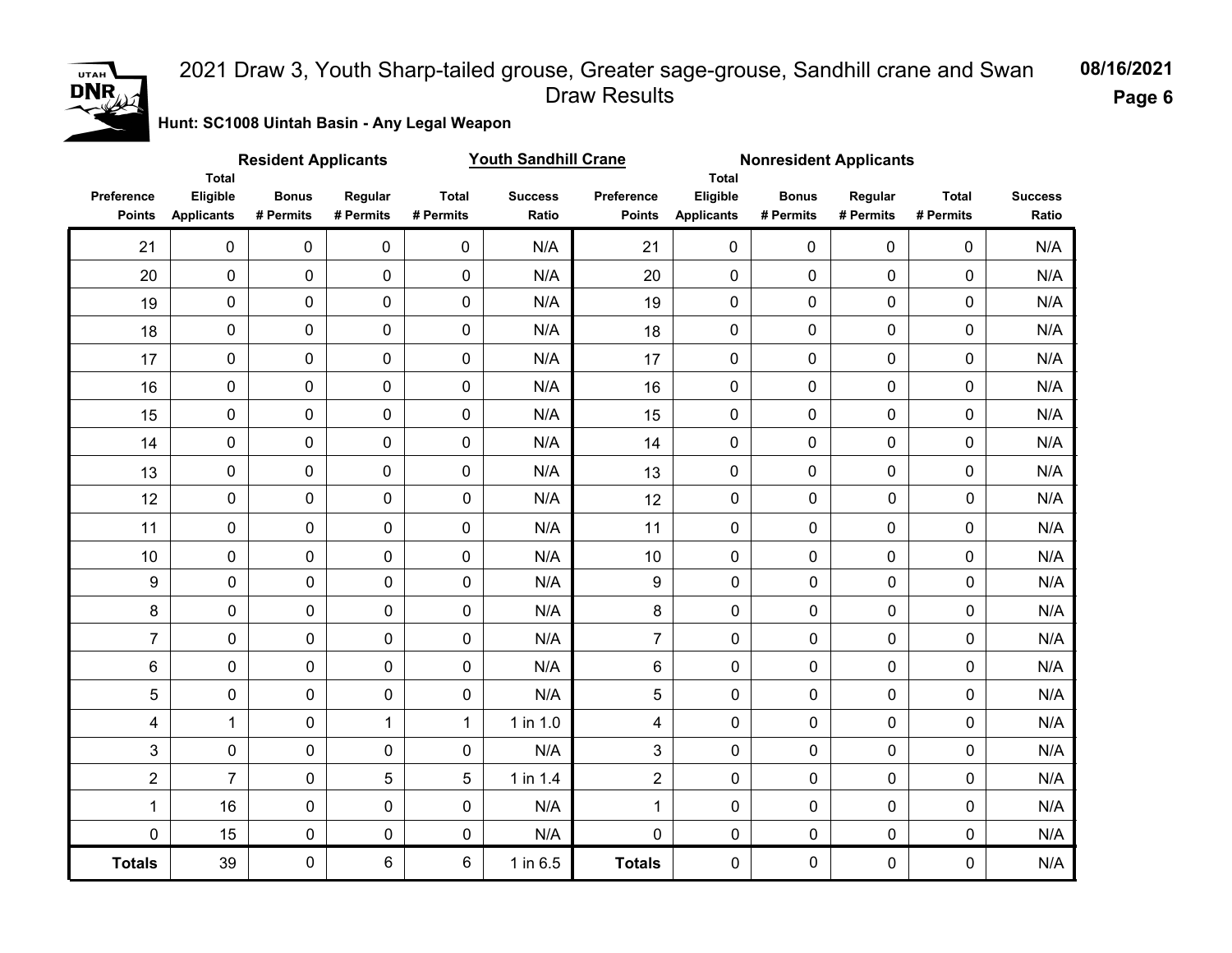# UTAH<sup></sup> DNR

#### **Page 1** 2021 Draw 3, Youth Sharp-tailed grouse, Greater sage-grouse, Sandhill crane and Swan Draw Results

**Species: GREATER SAGE-GROUSE**

|                             | <b>Total</b>                  | <b>Resident Applicants</b> |                      | <b>Youth Greater Sage-Grouse</b><br><b>All Applicants</b> |                         |                             | <b>Nonresident Applicants</b><br><b>Total</b> |                           |                      |                           |                         |
|-----------------------------|-------------------------------|----------------------------|----------------------|-----------------------------------------------------------|-------------------------|-----------------------------|-----------------------------------------------|---------------------------|----------------------|---------------------------|-------------------------|
| Preference<br><b>Points</b> | Eligible<br><b>Applicants</b> | <b>Bonus</b><br># Permits  | Regular<br># Permits | <b>Total</b><br># Permits                                 | <b>Success</b><br>Ratio | Preference<br><b>Points</b> | Eligible<br><b>Applicants</b>                 | <b>Bonus</b><br># Permits | Regular<br># Permits | <b>Total</b><br># Permits | <b>Success</b><br>Ratio |
| 21                          | $\pmb{0}$                     | $\mathbf 0$                | 0                    | 0                                                         | N/A                     | 21                          | 0                                             | 0                         | $\mathbf 0$          | 0                         | N/A                     |
| 20                          | $\pmb{0}$                     | $\mathbf 0$                | 0                    | 0                                                         | N/A                     | 20                          | 0                                             | 0                         | $\mathsf{O}\xspace$  | 0                         | N/A                     |
| 19                          | $\pmb{0}$                     | $\mathbf 0$                | $\mathbf 0$          | 0                                                         | N/A                     | 19                          | 0                                             | 0                         | $\pmb{0}$            | 0                         | N/A                     |
| 18                          | $\pmb{0}$                     | $\mathbf 0$                | 0                    | 0                                                         | N/A                     | 18                          | 0                                             | 0                         | 0                    | 0                         | N/A                     |
| 17                          | $\pmb{0}$                     | $\pmb{0}$                  | $\mathbf 0$          | $\overline{0}$                                            | N/A                     | 17                          | $\mathbf 0$                                   | 0                         | $\mathbf 0$          | 0                         | N/A                     |
| 16                          | $\mathbf 0$                   | $\mathbf 0$                | $\mathbf 0$          | 0                                                         | N/A                     | 16                          | 0                                             | 0                         | $\mathbf 0$          | 0                         | N/A                     |
| 15                          | $\pmb{0}$                     | $\mathbf 0$                | 0                    | 0                                                         | N/A                     | 15                          | 0                                             | 0                         | $\mathbf 0$          | 0                         | N/A                     |
| 14                          | $\pmb{0}$                     | $\mathbf 0$                | 0                    | 0                                                         | N/A                     | 14                          | 0                                             | 0                         | $\pmb{0}$            | 0                         | N/A                     |
| 13                          | $\mathbf 0$                   | 0                          | 0                    | $\mathbf 0$                                               | N/A                     | 13                          | 0                                             | 0                         | 0                    | 0                         | N/A                     |
| 12                          | $\mathbf 0$                   | 0                          | 0                    | $\mathbf 0$                                               | N/A                     | 12                          | 0                                             | 0                         | $\mathbf 0$          | 0                         | N/A                     |
| 11                          | $\mathbf 0$                   | 0                          | 0                    | $\mathbf 0$                                               | N/A                     | 11                          | 0                                             | 0                         | $\mathbf 0$          | 0                         | N/A                     |
| 10                          | $\mathbf 0$                   | 0                          | 0                    | $\mathbf 0$                                               | N/A                     | 10                          | 0                                             | 0                         | $\overline{0}$       | 0                         | N/A                     |
| 9                           | 0                             | 0                          | 0                    | 0                                                         | N/A                     | 9                           | 0                                             | $\mathbf 0$               | $\mathbf 0$          | 0                         | N/A                     |
| 8                           | $\mathbf 0$                   | 0                          | 0                    | 0                                                         | N/A                     | 8                           | 0                                             | $\mathbf 0$               | $\mathbf 0$          | 0                         | N/A                     |
| $\overline{7}$              | 0                             | 0                          | 0                    | 0                                                         | N/A                     | $\overline{7}$              | 0                                             | $\mathbf 0$               | $\mathbf 0$          | 0                         | N/A                     |
| 6                           | $\pmb{0}$                     | 0                          | 0                    | $\pmb{0}$                                                 | N/A                     | 6                           | 0                                             | $\pmb{0}$                 | $\pmb{0}$            | 0                         | N/A                     |
| 5                           | $\mathbf 0$                   | 0                          | 0                    | $\mathbf 0$                                               | N/A                     | 5                           | 0                                             | $\overline{0}$            | $\mathbf 0$          | 0                         | N/A                     |
| 4                           | $\mathbf 0$                   | 0                          | 0                    | 0                                                         | N/A                     | 4                           | 0                                             | 0                         | $\mathbf 0$          | 0                         | N/A                     |
| 3                           | 0                             | 0                          | 0                    | 0                                                         | N/A                     | 3                           | 0                                             | $\pmb{0}$                 | $\mathbf 0$          | 0                         | N/A                     |
| $\overline{2}$              | 15                            | 0                          | 14                   | 14                                                        | $1$ in 1.1              | $\overline{2}$              | 0                                             | $\mathbf 0$               | $\mathbf 0$          | 0                         | N/A                     |
| $\mathbf 1$                 | 35                            | 0                          | 12                   | 12                                                        | 1 in 2.9                | 1                           | $\overline{2}$                                | $\mathbf 0$               | $\overline{2}$       | $\overline{2}$            | 1 in 1.0                |
| $\pmb{0}$                   | 98                            | 0                          | 20                   | 20                                                        | 1 in 4.9                | 0                           | 0                                             | $\pmb{0}$                 | 0                    | 0                         | N/A                     |
| <b>Totals</b>               | 148                           | 0                          | 46                   | 46                                                        | 1 in 3.2                | <b>Totals</b>               | $\overline{2}$                                | $\mathbf 0$               | $\overline{2}$       | $\overline{2}$            | $1$ in $1.0$            |

**08/16/2021**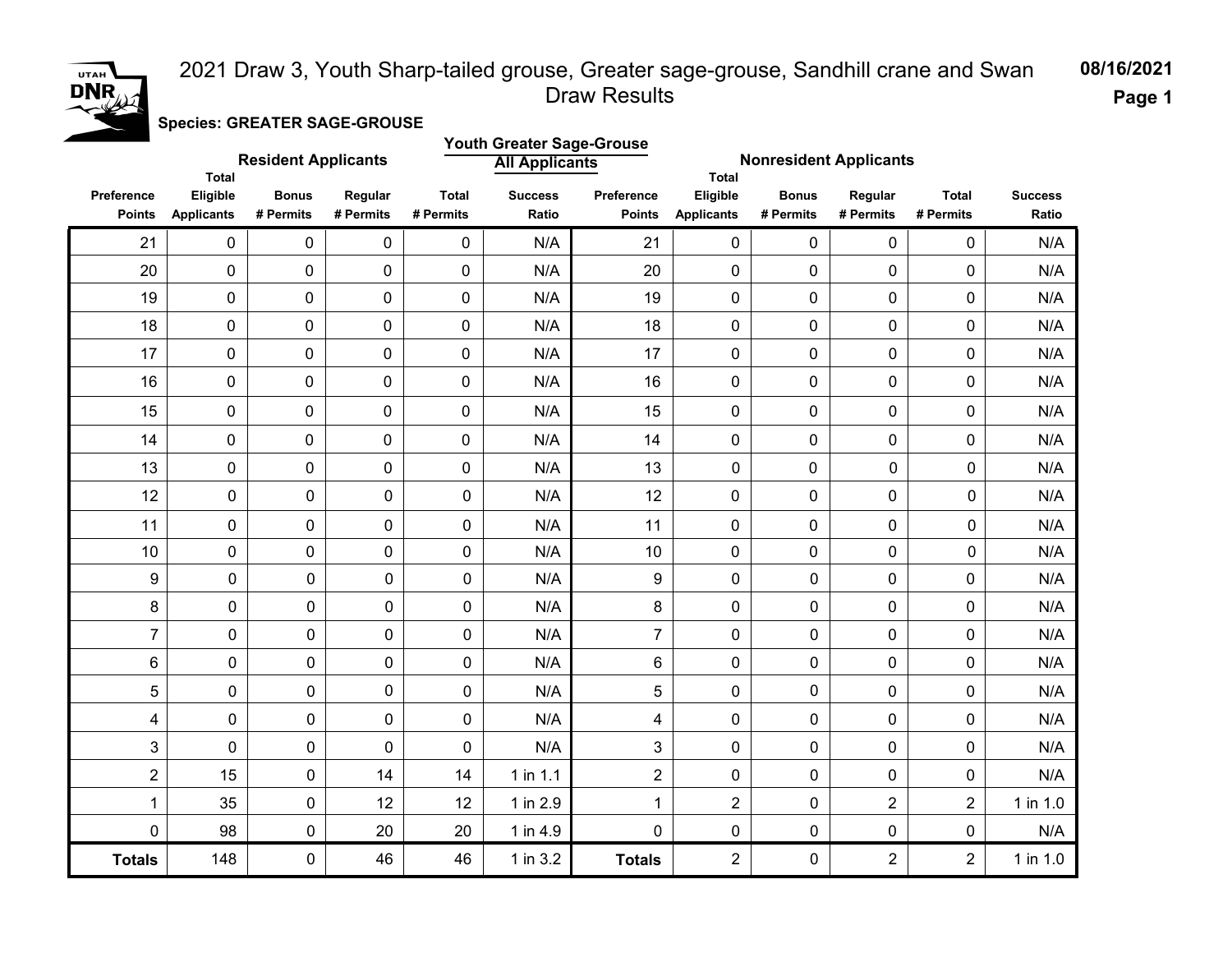

**Hunt: SG1000 Diamond, Blue Mountain - Any Legal Weapon** 

|                             |                                               | <b>Resident Applicants</b> |                      |                           | Youth Greater Sage-Grouse |                             | <b>Nonresident Applicants</b><br><b>Total</b><br>Eligible<br><b>Bonus</b><br>Regular |             |             |                           |                         |
|-----------------------------|-----------------------------------------------|----------------------------|----------------------|---------------------------|---------------------------|-----------------------------|--------------------------------------------------------------------------------------|-------------|-------------|---------------------------|-------------------------|
| Preference<br><b>Points</b> | <b>Total</b><br>Eligible<br><b>Applicants</b> | <b>Bonus</b><br># Permits  | Regular<br># Permits | <b>Total</b><br># Permits | <b>Success</b><br>Ratio   | Preference<br><b>Points</b> | <b>Applicants</b>                                                                    | # Permits   | # Permits   | <b>Total</b><br># Permits | <b>Success</b><br>Ratio |
| 21                          | $\mathsf{O}\xspace$                           | $\mathsf{O}\xspace$        | $\mathsf 0$          | $\mathbf 0$               | N/A                       | 21                          | $\mathbf 0$                                                                          | $\mathbf 0$ | $\mathbf 0$ | 0                         | N/A                     |
| 20                          | $\mathbf 0$                                   | 0                          | 0                    | $\mathbf 0$               | N/A                       | 20                          | $\pmb{0}$                                                                            | $\mathbf 0$ | 0           | 0                         | N/A                     |
| 19                          | $\mathbf 0$                                   | $\mathbf 0$                | 0                    | $\mathbf 0$               | N/A                       | 19                          | $\mathbf 0$                                                                          | $\mathbf 0$ | 0           | 0                         | N/A                     |
| 18                          | $\mathsf{O}\xspace$                           | 0                          | 0                    | $\mathbf 0$               | N/A                       | 18                          | 0                                                                                    | $\mathbf 0$ | 0           | 0                         | N/A                     |
| 17                          | $\mathsf{O}\xspace$                           | 0                          | 0                    | $\mathbf 0$               | N/A                       | 17                          | $\mathbf 0$                                                                          | $\pmb{0}$   | 0           | 0                         | N/A                     |
| 16                          | $\mathsf{O}\xspace$                           | $\pmb{0}$                  | 0                    | $\pmb{0}$                 | N/A                       | 16                          | $\mathsf{O}\xspace$                                                                  | $\mathbf 0$ | 0           | 0                         | N/A                     |
| 15                          | $\mathbf 0$                                   | 0                          | 0                    | $\mathsf{O}\xspace$       | N/A                       | 15                          | $\pmb{0}$                                                                            | $\mathbf 0$ | 0           | 0                         | N/A                     |
| 14                          | $\mathbf 0$                                   | $\pmb{0}$                  | 0                    | $\mathbf 0$               | N/A                       | 14                          | $\mathbf 0$                                                                          | $\mathbf 0$ | 0           | 0                         | N/A                     |
| 13                          | $\mathbf 0$                                   | $\pmb{0}$                  | 0                    | $\mathsf{O}\xspace$       | N/A                       | 13                          | $\pmb{0}$                                                                            | $\mathbf 0$ | 0           | 0                         | N/A                     |
| 12                          | $\pmb{0}$                                     | 0                          | $\pmb{0}$            | $\mathbf 0$               | N/A                       | 12                          | $\mathbf 0$                                                                          | $\mathbf 0$ | $\mathbf 0$ | $\mathbf 0$               | N/A                     |
| 11                          | $\pmb{0}$                                     | 0                          | $\overline{0}$       | $\mathbf 0$               | N/A                       | 11                          | $\mathbf 0$                                                                          | $\mathbf 0$ | $\mathbf 0$ | 0                         | N/A                     |
| 10                          | $\mathsf{O}\xspace$                           | 0                          | 0                    | $\mathbf 0$               | N/A                       | 10                          | $\mathbf 0$                                                                          | $\mathbf 0$ | 0           | 0                         | N/A                     |
| $\boldsymbol{9}$            | $\pmb{0}$                                     | $\pmb{0}$                  | $\mathbf 0$          | $\mathbf 0$               | N/A                       | 9                           | $\mathbf 0$                                                                          | $\mathbf 0$ | $\mathbf 0$ | $\mathbf 0$               | N/A                     |
| $\bf 8$                     | $\pmb{0}$                                     | $\pmb{0}$                  | $\mathbf 0$          | $\mathbf 0$               | N/A                       | 8                           | $\mathsf{O}\xspace$                                                                  | 0           | 0           | $\pmb{0}$                 | N/A                     |
| $\overline{7}$              | $\mathsf{O}\xspace$                           | $\pmb{0}$                  | $\mathbf 0$          | $\mathbf 0$               | N/A                       | $\overline{7}$              | $\mathbf 0$                                                                          | $\mathbf 0$ | 0           | $\mathbf 0$               | N/A                     |
| $\,6\,$                     | 0                                             | $\pmb{0}$                  | $\pmb{0}$            | 0                         | N/A                       | 6                           | $\pmb{0}$                                                                            | $\pmb{0}$   | 0           | $\mathbf 0$               | N/A                     |
| 5                           | $\mathsf{O}\xspace$                           | $\mathbf 0$                | 0                    | 0                         | N/A                       | 5                           | $\mathbf 0$                                                                          | $\mathbf 0$ | 0           | $\mathbf 0$               | N/A                     |
| $\overline{\mathbf{4}}$     | $\pmb{0}$                                     | $\pmb{0}$                  | $\mathbf 0$          | $\mathbf 0$               | N/A                       | $\overline{\mathbf{4}}$     | $\mathbf 0$                                                                          | 0           | 0           | $\mathbf 0$               | N/A                     |
| 3                           | 0                                             | $\mathbf 0$                | $\mathbf 0$          | 0                         | N/A                       | 3                           | $\mathbf 0$                                                                          | 0           | 0           | $\mathbf 0$               | N/A                     |
| $\overline{2}$              | 9                                             | 0                          | 8                    | 8                         | $1$ in $1.1$              | $\overline{2}$              | $\mathbf 0$                                                                          | $\mathbf 0$ | 0           | 0                         | N/A                     |
| $\mathbf 1$                 | 23                                            | 0                          | $\mathbf 0$          | 0                         | N/A                       | $\mathbf{1}$                | $\mathbf 0$                                                                          | 0           | 0           | 0                         | N/A                     |
| $\pmb{0}$                   | 26                                            | $\pmb{0}$                  | $\pmb{0}$            | $\pmb{0}$                 | N/A                       | $\mathsf{O}$                | $\mathsf{O}\xspace$                                                                  | $\pmb{0}$   | 0           | $\mathsf{O}$              | N/A                     |
| <b>Totals</b>               | 58                                            | 0                          | 8                    | 8                         | 1 in 7.3                  | <b>Totals</b>               | $\mathbf 0$                                                                          | 0           | 0           | 0                         | N/A                     |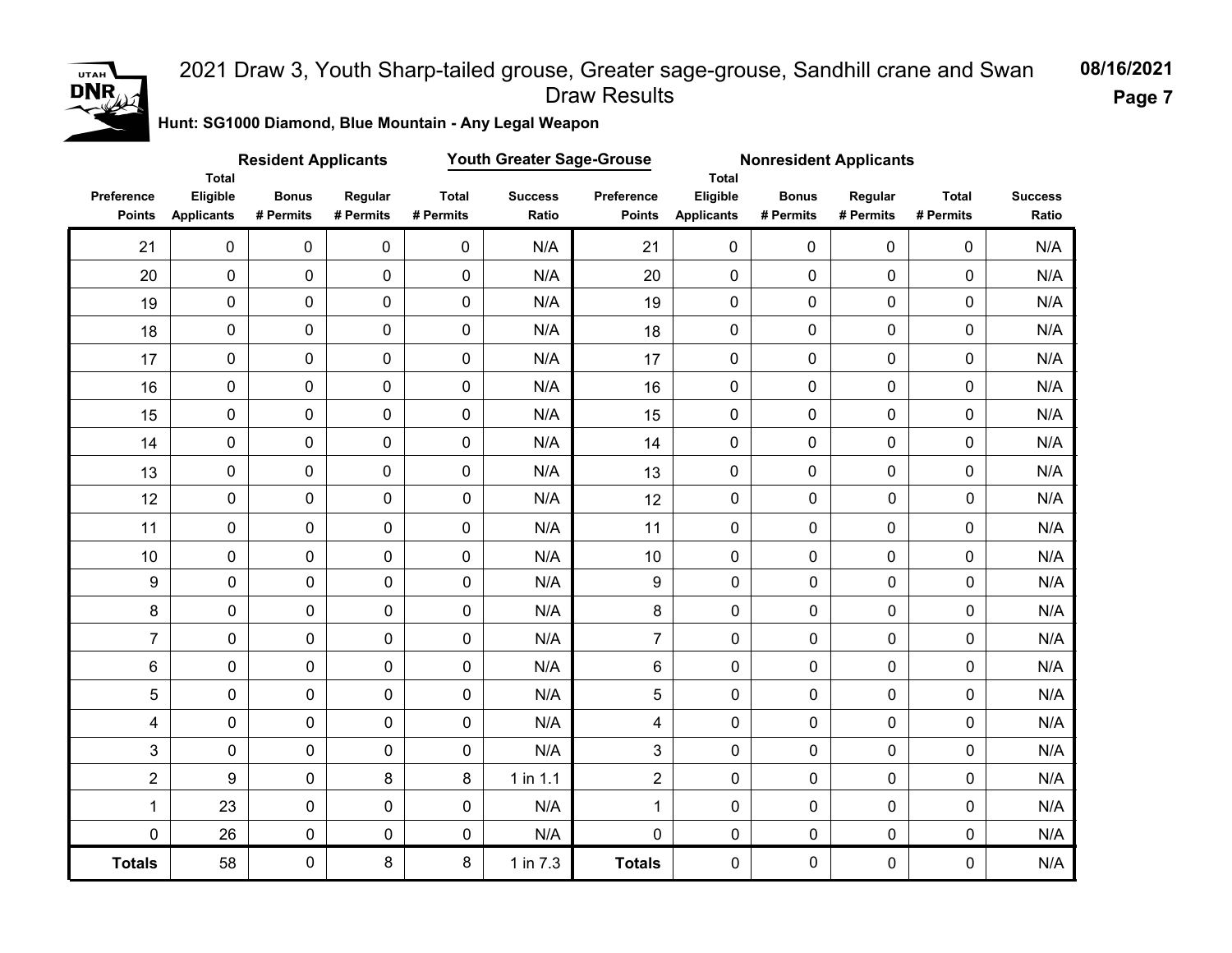

**Hunt: SG1002 Rich County - Any Legal Weapon** 

|                             | Youth Greater Sage-Grouse<br><b>Resident Applicants</b><br><b>Nonresident Applicants</b><br>Total<br><b>Total</b><br>Eligible<br><b>Bonus</b><br><b>Total</b><br>Eligible<br><b>Bonus</b><br><b>Total</b><br>Regular<br><b>Success</b><br>Preference<br>Regular |                |                |                     |              |                |                     |             |                |             |                         |
|-----------------------------|-----------------------------------------------------------------------------------------------------------------------------------------------------------------------------------------------------------------------------------------------------------------|----------------|----------------|---------------------|--------------|----------------|---------------------|-------------|----------------|-------------|-------------------------|
| Preference<br><b>Points</b> | <b>Applicants</b>                                                                                                                                                                                                                                               | # Permits      | # Permits      | # Permits           | Ratio        | <b>Points</b>  | <b>Applicants</b>   | # Permits   | # Permits      | # Permits   | <b>Success</b><br>Ratio |
| 21                          | $\mathbf 0$                                                                                                                                                                                                                                                     | $\mathbf 0$    | $\pmb{0}$      | $\pmb{0}$           | N/A          | 21             | $\mathbf 0$         | $\mathbf 0$ | $\mathbf 0$    | 0           | N/A                     |
| 20                          | $\mathbf 0$                                                                                                                                                                                                                                                     | $\pmb{0}$      | 0              | $\mathbf 0$         | N/A          | 20             | $\mathbf 0$         | $\mathbf 0$ | 0              | 0           | N/A                     |
| 19                          | $\pmb{0}$                                                                                                                                                                                                                                                       | $\overline{0}$ | 0              | $\mathbf 0$         | N/A          | 19             | $\mathbf 0$         | $\mathbf 0$ | 0              | 0           | N/A                     |
| 18                          | $\mathsf{O}\xspace$                                                                                                                                                                                                                                             | 0              | 0              | $\mathsf{O}\xspace$ | N/A          | 18             | $\pmb{0}$           | $\pmb{0}$   | 0              | 0           | N/A                     |
| 17                          | $\mathsf{O}\xspace$                                                                                                                                                                                                                                             | 0              | 0              | $\mathbf 0$         | N/A          | 17             | 0                   | $\pmb{0}$   | 0              | 0           | N/A                     |
| 16                          | $\mathsf{O}\xspace$                                                                                                                                                                                                                                             | 0              | 0              | $\pmb{0}$           | N/A          | 16             | $\pmb{0}$           | $\pmb{0}$   | 0              | 0           | N/A                     |
| 15                          | $\mathbf 0$                                                                                                                                                                                                                                                     | 0              | 0              | $\mathbf 0$         | N/A          | 15             | $\mathbf 0$         | $\mathbf 0$ | 0              | 0           | N/A                     |
| 14                          | $\mathsf{O}\xspace$                                                                                                                                                                                                                                             | 0              | 0              | $\mathsf{O}\xspace$ | N/A          | 14             | 0                   | $\mathbf 0$ | 0              | 0           | N/A                     |
| 13                          | $\mathbf 0$                                                                                                                                                                                                                                                     | 0              | 0              | $\mathbf 0$         | N/A          | 13             | 0                   | $\mathbf 0$ | 0              | 0           | N/A                     |
| 12                          | $\pmb{0}$                                                                                                                                                                                                                                                       | 0              | $\pmb{0}$      | 0                   | N/A          | 12             | $\mathbf 0$         | $\mathbf 0$ | $\overline{0}$ | $\mathbf 0$ | N/A                     |
| 11                          | $\pmb{0}$                                                                                                                                                                                                                                                       | 0              | 0              | $\mathbf 0$         | N/A          | 11             | $\mathbf 0$         | $\mathbf 0$ | 0              | 0           | N/A                     |
| 10                          | 0                                                                                                                                                                                                                                                               | 0              | 0              | 0                   | N/A          | $10$           | 0                   | 0           | 0              | 0           | N/A                     |
| $\boldsymbol{9}$            | $\pmb{0}$                                                                                                                                                                                                                                                       | $\pmb{0}$      | $\pmb{0}$      | $\pmb{0}$           | N/A          | 9              | $\pmb{0}$           | $\pmb{0}$   | $\pmb{0}$      | $\pmb{0}$   | N/A                     |
| $\bf 8$                     | $\pmb{0}$                                                                                                                                                                                                                                                       | 0              | $\pmb{0}$      | 0                   | N/A          | 8              | $\mathsf{O}\xspace$ | 0           | 0              | 0           | N/A                     |
| $\overline{7}$              | $\mathsf{O}\xspace$                                                                                                                                                                                                                                             | 0              | $\mathsf{O}$   | $\mathbf 0$         | N/A          | $\overline{7}$ | $\mathsf{O}\xspace$ | $\mathbf 0$ | 0              | 0           | N/A                     |
| $\,6$                       | 0                                                                                                                                                                                                                                                               | 0              | 0              | 0                   | N/A          | 6              | $\mathsf{O}\xspace$ | $\pmb{0}$   | 0              | 0           | N/A                     |
| 5                           | 0                                                                                                                                                                                                                                                               | 0              | 0              | 0                   | N/A          | 5              | $\mathbf 0$         | 0           | 0              | 0           | N/A                     |
| 4                           | 0                                                                                                                                                                                                                                                               | $\pmb{0}$      | $\mathbf 0$    | 0                   | N/A          | 4              | $\mathsf{O}\xspace$ | 0           | 0              | $\pmb{0}$   | N/A                     |
| 3                           | 0                                                                                                                                                                                                                                                               | $\mathsf{O}$   | $\mathsf{O}$   | 0                   | N/A          | 3              | $\mathbf 0$         | 0           | 0              | $\mathbf 0$ | N/A                     |
| $\overline{2}$              | 5                                                                                                                                                                                                                                                               | $\pmb{0}$      | 5              | 5                   | $1$ in $1.0$ | $\overline{2}$ | $\mathbf 0$         | 0           | 0              | $\mathbf 0$ | N/A                     |
| $\mathbf{1}$                | $\overline{7}$                                                                                                                                                                                                                                                  | 0              | $\overline{7}$ | $\overline{7}$      | 1 in 1.0     | $\mathbf{1}$   | $\mathbf 0$         | 0           | 0              | 0           | N/A                     |
| $\mathbf 0$                 | 34                                                                                                                                                                                                                                                              | $\pmb{0}$      | $\overline{7}$ | $\overline{7}$      | 1 in 4.9     | $\mathbf 0$    | $\mathbf 0$         | $\pmb{0}$   | $\mathbf 0$    | $\mathbf 0$ | $\mathsf{N}/\mathsf{A}$ |
| <b>Totals</b>               | 46                                                                                                                                                                                                                                                              | 0              | 19             | 19                  | 1 in 2.4     | <b>Totals</b>  | $\mathbf 0$         | 0           | 0              | 0           | N/A                     |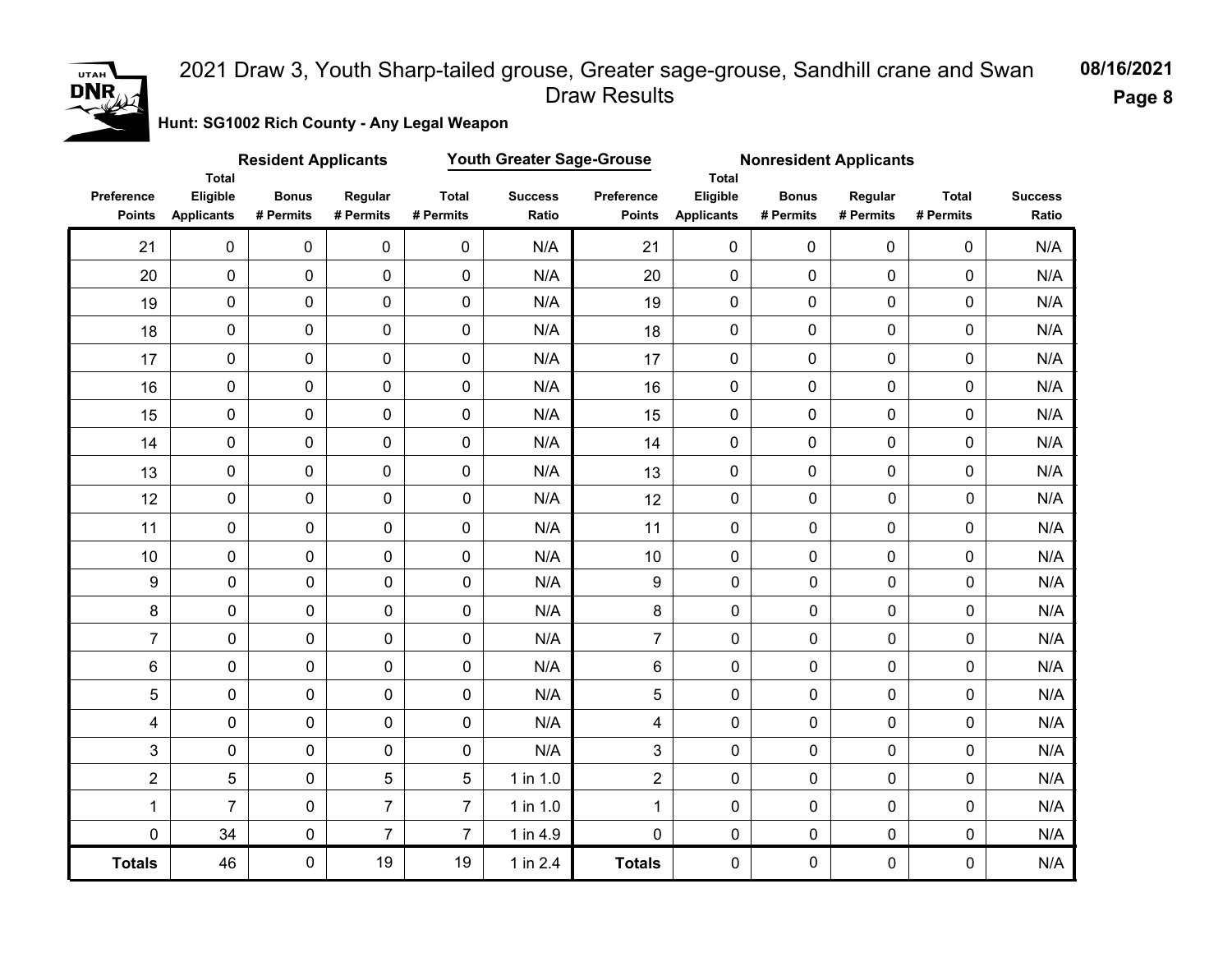

**Hunt: SG1003 West Box Elder County - Any Legal Weapon** 

|                             |                                               | <b>Resident Applicants</b> |                      |                           | Youth Greater Sage-Grouse |                             | <b>Nonresident Applicants</b><br><b>Total</b><br>Eligible<br><b>Bonus</b><br><b>Total</b><br>Regular<br><b>Applicants</b><br># Permits<br># Permits<br># Permits |             |                |                |                         |
|-----------------------------|-----------------------------------------------|----------------------------|----------------------|---------------------------|---------------------------|-----------------------------|------------------------------------------------------------------------------------------------------------------------------------------------------------------|-------------|----------------|----------------|-------------------------|
| Preference<br><b>Points</b> | <b>Total</b><br>Eligible<br><b>Applicants</b> | <b>Bonus</b><br># Permits  | Regular<br># Permits | <b>Total</b><br># Permits | <b>Success</b><br>Ratio   | Preference<br><b>Points</b> |                                                                                                                                                                  |             |                |                | <b>Success</b><br>Ratio |
| 21                          | $\mathbf 0$                                   | $\mathbf 0$                | $\mathbf 0$          | $\mathbf 0$               | N/A                       | 21                          | $\mathbf 0$                                                                                                                                                      | $\mathbf 0$ | $\mathbf 0$    | 0              | N/A                     |
| 20                          | $\mathbf 0$                                   | 0                          | 0                    | $\mathbf 0$               | N/A                       | 20                          | $\mathbf 0$                                                                                                                                                      | $\mathbf 0$ | 0              | 0              | N/A                     |
| 19                          | $\mathsf{O}\xspace$                           | $\mathbf 0$                | 0                    | $\mathbf 0$               | N/A                       | 19                          | $\mathbf 0$                                                                                                                                                      | $\mathbf 0$ | 0              | 0              | N/A                     |
| 18                          | $\mathbf 0$                                   | 0                          | 0                    | $\mathbf 0$               | N/A                       | 18                          | 0                                                                                                                                                                | 0           | 0              | 0              | N/A                     |
| 17                          | $\mathsf{O}\xspace$                           | 0                          | 0                    | $\mathbf 0$               | N/A                       | 17                          | 0                                                                                                                                                                | $\pmb{0}$   | 0              | 0              | N/A                     |
| 16                          | $\mathsf{O}\xspace$                           | 0                          | 0                    | $\pmb{0}$                 | N/A                       | 16                          | 0                                                                                                                                                                | $\mathbf 0$ | 0              | 0              | N/A                     |
| 15                          | $\mathsf{O}\xspace$                           | 0                          | 0                    | $\mathsf{O}\xspace$       | N/A                       | 15                          | 0                                                                                                                                                                | 0           | 0              | 0              | N/A                     |
| 14                          | $\mathbf 0$                                   | 0                          | 0                    | $\mathbf 0$               | N/A                       | 14                          | $\mathbf 0$                                                                                                                                                      | $\mathbf 0$ | 0              | 0              | N/A                     |
| 13                          | $\mathbf 0$                                   | 0                          | 0                    | $\mathbf 0$               | N/A                       | 13                          | 0                                                                                                                                                                | $\mathbf 0$ | 0              | 0              | N/A                     |
| 12                          | $\pmb{0}$                                     | 0                          | $\pmb{0}$            | 0                         | N/A                       | 12                          | $\mathbf 0$                                                                                                                                                      | $\mathbf 0$ | $\mathbf 0$    | $\mathbf 0$    | N/A                     |
| 11                          | $\pmb{0}$                                     | 0                          | 0                    | $\overline{0}$            | N/A                       | 11                          | $\mathbf 0$                                                                                                                                                      | $\mathbf 0$ | 0              | 0              | N/A                     |
| 10                          | $\pmb{0}$                                     | 0                          | 0                    | 0                         | N/A                       | 10                          | 0                                                                                                                                                                | $\pmb{0}$   | 0              | 0              | N/A                     |
| $\boldsymbol{9}$            | 0                                             | $\pmb{0}$                  | $\pmb{0}$            | $\mathbf 0$               | N/A                       | 9                           | $\mathbf 0$                                                                                                                                                      | $\mathbf 0$ | $\mathbf 0$    | $\mathbf 0$    | N/A                     |
| $\bf 8$                     | 0                                             | $\pmb{0}$                  | $\mathsf{O}$         | 0                         | N/A                       | 8                           | $\mathsf{O}\xspace$                                                                                                                                              | $\pmb{0}$   | 0              | 0              | N/A                     |
| $\overline{7}$              | 0                                             | 0                          | $\mathsf{O}$         | 0                         | N/A                       | $\overline{7}$              | $\mathsf{O}\xspace$                                                                                                                                              | 0           | 0              | 0              | N/A                     |
| $\,6$                       | 0                                             | 0                          | 0                    | 0                         | N/A                       | 6                           | $\mathsf{O}\xspace$                                                                                                                                              | $\pmb{0}$   | 0              | 0              | N/A                     |
| 5                           | 0                                             | 0                          | 0                    | 0                         | N/A                       | 5                           | $\pmb{0}$                                                                                                                                                        | $\mathbf 0$ | 0              | $\mathbf 0$    | N/A                     |
| 4                           | $\mathsf{O}\xspace$                           | $\pmb{0}$                  | $\mathbf 0$          | 0                         | N/A                       | $\overline{\mathbf{4}}$     | $\mathbf 0$                                                                                                                                                      | 0           | 0              | $\mathbf 0$    | N/A                     |
| 3                           | 0                                             | 0                          | 0                    | 0                         | N/A                       | 3                           | $\mathsf{O}\xspace$                                                                                                                                              | 0           | 0              | 0              | N/A                     |
| $\overline{2}$              | $\mathbf{1}$                                  | $\pmb{0}$                  | $\mathbf{1}$         | $\mathbf{1}$              | $1$ in $1.0$              | $\overline{2}$              | $\mathbf 0$                                                                                                                                                      | 0           | 0              | $\pmb{0}$      | N/A                     |
| 1                           | 5                                             | 0                          | 5                    | 5                         | 1 in 1.0                  | $\mathbf{1}$                | $\overline{2}$                                                                                                                                                   | $\mathbf 0$ | $\overline{2}$ | $\overline{2}$ | 1 in 1.0                |
| $\mathbf 0$                 | 38                                            | $\mathbf 0$                | 13                   | 13                        | 1 in 2.9                  | $\mathbf 0$                 | $\mathbf 0$                                                                                                                                                      | $\pmb{0}$   | 0              | $\pmb{0}$      | N/A                     |
| <b>Totals</b>               | 44                                            | 0                          | 19                   | 19                        | 1 in 2.3                  | <b>Totals</b>               | $\overline{2}$                                                                                                                                                   | 0           | $\overline{2}$ | $\overline{2}$ | $1$ in $1.0$            |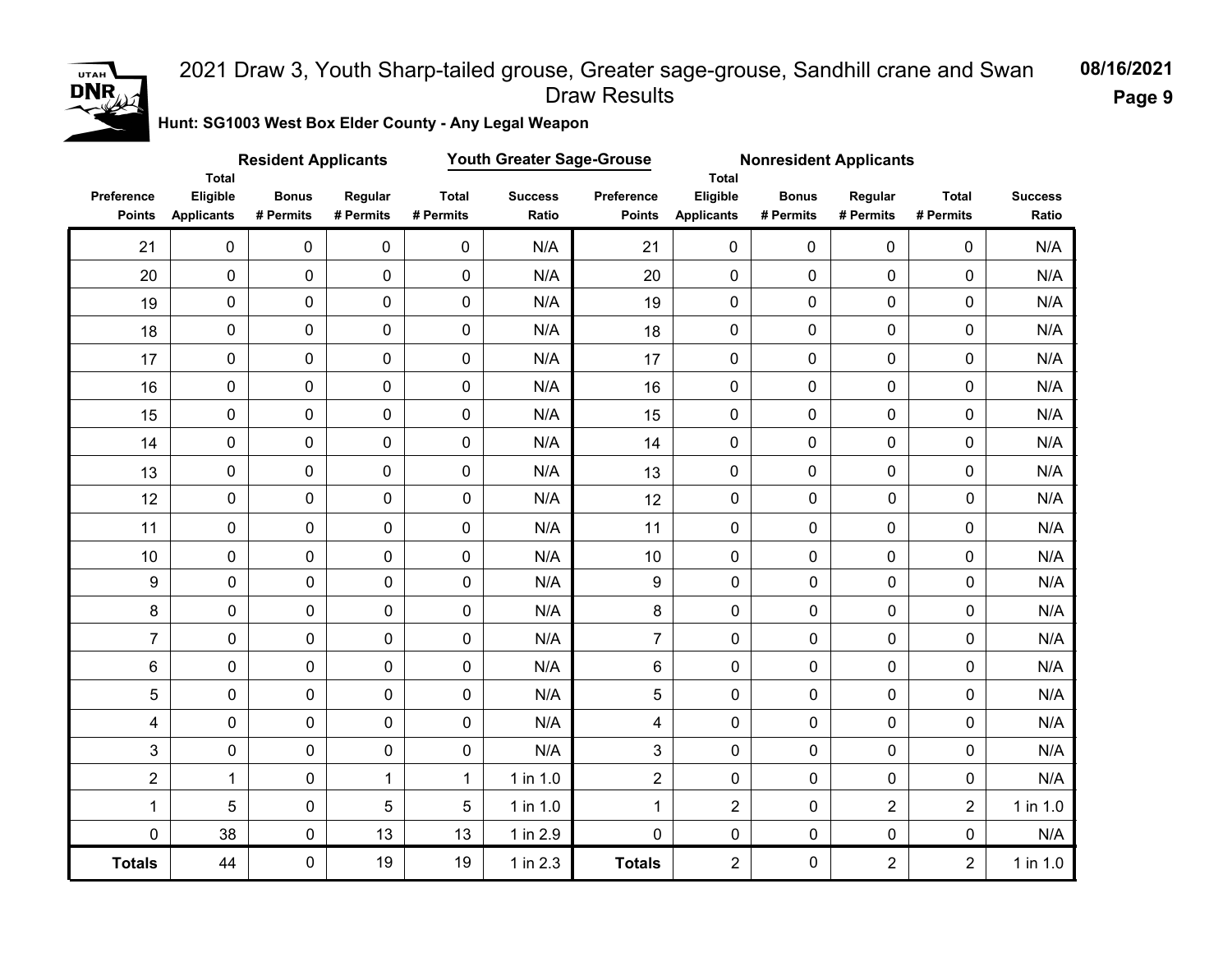

**Species: SHARP-TAILED GROUSE**

|                                    | Total                         | <b>Resident Applicants</b> |                      |                           | <b>Youth Sharp-tailed Grouse</b><br><b>All Applicants</b><br><b>Total</b> |                                    | <b>Nonresident Applicants</b> |                           |                      |                           |                         |
|------------------------------------|-------------------------------|----------------------------|----------------------|---------------------------|---------------------------------------------------------------------------|------------------------------------|-------------------------------|---------------------------|----------------------|---------------------------|-------------------------|
| <b>Preference</b><br><b>Points</b> | Eligible<br><b>Applicants</b> | <b>Bonus</b><br># Permits  | Regular<br># Permits | <b>Total</b><br># Permits | <b>Success</b><br>Ratio                                                   | <b>Preference</b><br><b>Points</b> | Eligible<br><b>Applicants</b> | <b>Bonus</b><br># Permits | Regular<br># Permits | <b>Total</b><br># Permits | <b>Success</b><br>Ratio |
| 21                                 | 0                             | $\pmb{0}$                  | $\mathbf 0$          | 0                         | N/A                                                                       | 21                                 | 0                             | 0                         | $\mathbf 0$          | 0                         | N/A                     |
| 20                                 | 0                             | $\mathbf 0$                | $\mathbf 0$          | $\mathbf 0$               | N/A                                                                       | 20                                 | 0                             | 0                         | $\mathbf 0$          | 0                         | N/A                     |
| 19                                 | 0                             | 0                          | $\mathsf{O}\xspace$  | $\pmb{0}$                 | N/A                                                                       | 19                                 | $\pmb{0}$                     | 0                         | $\mathbf 0$          | 0                         | N/A                     |
| 18                                 | 0                             | $\pmb{0}$                  | $\mathsf{O}\xspace$  | $\pmb{0}$                 | N/A                                                                       | 18                                 | $\pmb{0}$                     | 0                         | $\pmb{0}$            | 0                         | N/A                     |
| 17                                 | 0                             | $\mathbf 0$                | $\mathbf 0$          | $\mathbf 0$               | N/A                                                                       | 17                                 | $\mathbf 0$                   | 0                         | $\mathbf 0$          | 0                         | N/A                     |
| 16                                 | 0                             | 0                          | $\mathbf 0$          | $\mathbf 0$               | N/A                                                                       | 16                                 | 0                             | 0                         | $\mathbf 0$          | 0                         | N/A                     |
| 15                                 | $\pmb{0}$                     | 0                          | $\pmb{0}$            | 0                         | N/A                                                                       | 15                                 | 0                             | 0                         | $\mathbf{0}$         | 0                         | N/A                     |
| 14                                 | 0                             | 0                          | $\mathbf 0$          | 0                         | N/A                                                                       | 14                                 | 0                             | 0                         | $\mathbf 0$          | 0                         | N/A                     |
| 13                                 | $\pmb{0}$                     | $\mathsf{O}\xspace$        | 0                    | 0                         | N/A                                                                       | 13                                 | 0                             | 0                         | $\pmb{0}$            | 0                         | N/A                     |
| 12                                 | $\mathbf 0$                   | 0                          | 0                    | $\mathbf 0$               | N/A                                                                       | 12                                 | $\mathbf 0$                   | 0                         | $\mathbf 0$          | 0                         | N/A                     |
| 11                                 | 0                             | 0                          | 0                    | $\mathbf 0$               | N/A                                                                       | 11                                 | 0                             | 0                         | 0                    | 0                         | N/A                     |
| 10                                 | $\pmb{0}$                     | $\pmb{0}$                  | $\pmb{0}$            | $\pmb{0}$                 | N/A                                                                       | 10                                 | $\mathbf 0$                   | 0                         | $\mathbf 0$          | 0                         | N/A                     |
| 9                                  | $\mathsf{O}\xspace$           | 0                          | $\mathbf 0$          | $\mathbf 0$               | N/A                                                                       | 9                                  | 0                             | $\mathbf 0$               | $\overline{0}$       | 0                         | N/A                     |
| 8                                  | $\mathsf{O}\xspace$           | 0                          | 0                    | $\pmb{0}$                 | N/A                                                                       | 8                                  | 0                             | 0                         | 0                    | 0                         | N/A                     |
| $\overline{7}$                     | $\pmb{0}$                     | 0                          | 0                    | $\mathbf 0$               | N/A                                                                       | $\overline{7}$                     | 0                             | $\mathbf 0$               | 0                    | 0                         | N/A                     |
| 6                                  | $\pmb{0}$                     | 0                          | 0                    | $\pmb{0}$                 | N/A                                                                       | 6                                  | 0                             | $\pmb{0}$                 | 0                    | 0                         | N/A                     |
| $\sqrt{5}$                         | $\mathsf{O}\xspace$           | 0                          | 0                    | $\mathbf 0$               | N/A                                                                       | 5                                  | 0                             | $\mathbf 0$               | $\mathbf 0$          | $\mathbf 0$               | N/A                     |
| 4                                  | $\mathbf 0$                   | 0                          | 0                    | $\mathbf 0$               | N/A                                                                       | 4                                  | 0                             | $\mathbf 0$               | 0                    | 0                         | N/A                     |
| $\mathfrak{S}$                     | $\mathbf 0$                   | 0                          | 0                    | $\mathbf 0$               | N/A                                                                       | 3                                  | 0                             | 0                         | 0                    | 0                         | N/A                     |
| $\overline{c}$                     | $\overline{2}$                | 0                          | $\overline{2}$       | $\overline{2}$            | 1 in 1.0                                                                  | $\overline{2}$                     | 0                             | $\mathbf 0$               | 0                    | 0                         | N/A                     |
| $\mathbf{1}$                       | 4                             | 0                          | 4                    | 4                         | 1 in 1.0                                                                  | $\mathbf{1}$                       | 0                             | $\mathbf 0$               | 0                    | 0                         | N/A                     |
| $\pmb{0}$                          | 43                            | 0                          | 18                   | 18                        | 1 in 2.4                                                                  | $\pmb{0}$                          | 0                             | $\pmb{0}$                 | $\mathbf 0$          | 0                         | N/A                     |
| <b>Totals</b>                      | 49                            | 0                          | 24                   | 24                        | 1 in 2.0                                                                  | <b>Totals</b>                      | 0                             | $\mathbf 0$               | $\mathbf 0$          | 0                         | N/A                     |

**08/16/2021**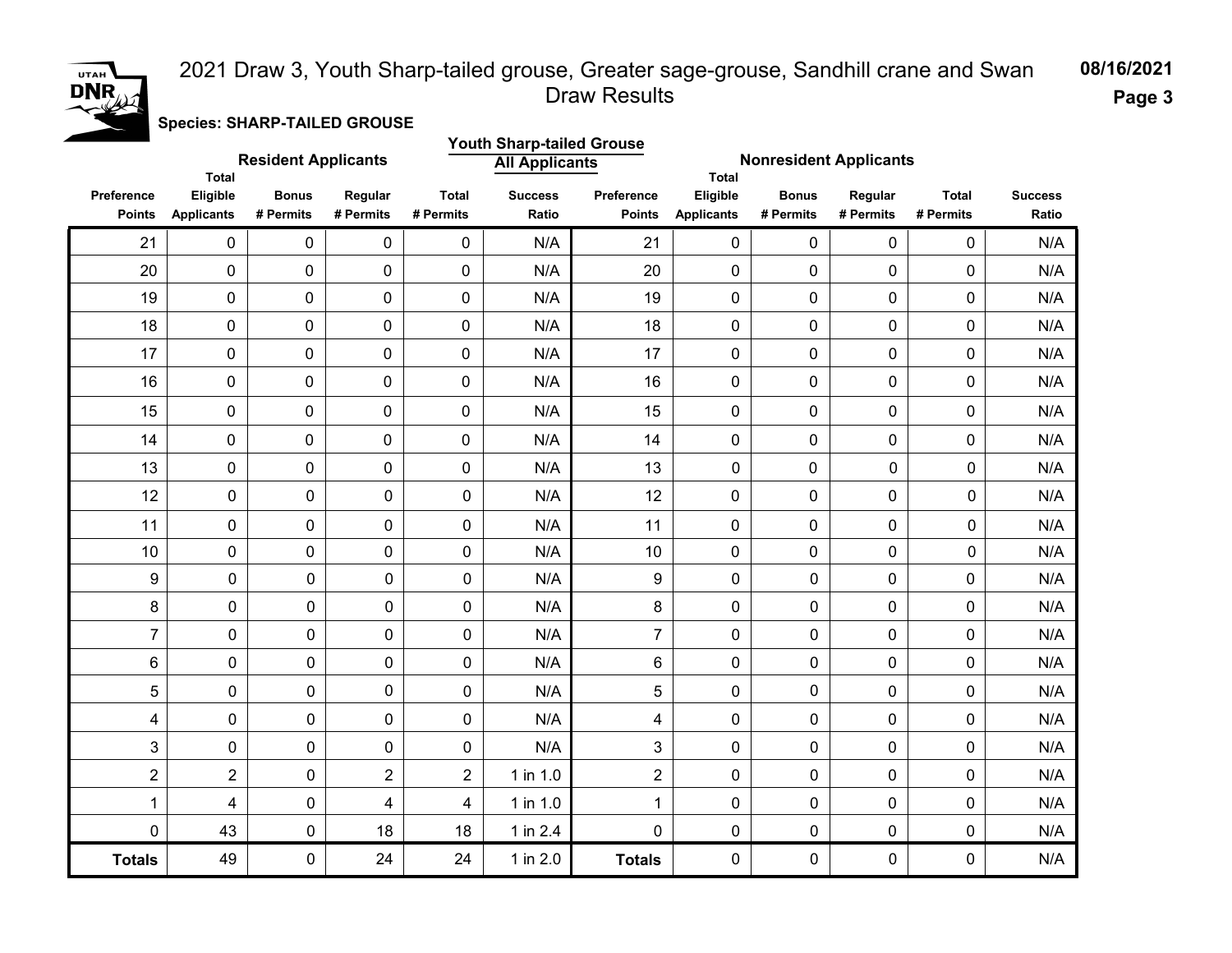

**Page 10**

**Hunt: ST1000 Northeast Box Elder County - Any Legal Weapon** 

|                             |                                               | <b>Resident Applicants</b> |                      | <b>Youth Sharp-tailed Grouse</b> |                         |                             | <b>Nonresident Applicants</b>                 |                           |                      |                           |                         |
|-----------------------------|-----------------------------------------------|----------------------------|----------------------|----------------------------------|-------------------------|-----------------------------|-----------------------------------------------|---------------------------|----------------------|---------------------------|-------------------------|
| Preference<br><b>Points</b> | <b>Total</b><br>Eligible<br><b>Applicants</b> | <b>Bonus</b><br># Permits  | Regular<br># Permits | <b>Total</b><br># Permits        | <b>Success</b><br>Ratio | Preference<br><b>Points</b> | <b>Total</b><br>Eligible<br><b>Applicants</b> | <b>Bonus</b><br># Permits | Regular<br># Permits | <b>Total</b><br># Permits | <b>Success</b><br>Ratio |
| 21                          | $\mathsf{O}\xspace$                           | $\mathsf{O}\xspace$        | $\mathsf 0$          | $\pmb{0}$                        | N/A                     | 21                          | $\pmb{0}$                                     | $\mathbf 0$               | $\mathbf 0$          | 0                         | N/A                     |
| 20                          | $\mathbf 0$                                   | 0                          | 0                    | $\mathsf{O}\xspace$              | N/A                     | 20                          | $\pmb{0}$                                     | $\pmb{0}$                 | 0                    | 0                         | N/A                     |
| 19                          | $\mathbf 0$                                   | 0                          | 0                    | $\mathbf 0$                      | N/A                     | 19                          | $\pmb{0}$                                     | $\mathbf 0$               | 0                    | 0                         | N/A                     |
| 18                          | $\mathbf 0$                                   | 0                          | 0                    | $\mathbf 0$                      | N/A                     | 18                          | 0                                             | 0                         | 0                    | 0                         | N/A                     |
| 17                          | $\pmb{0}$                                     | 0                          | 0                    | $\mathbf 0$                      | N/A                     | 17                          | 0                                             | $\mathbf 0$               | 0                    | 0                         | N/A                     |
| 16                          | $\mathsf{O}\xspace$                           | $\mathbf 0$                | 0                    | $\mathbf 0$                      | N/A                     | 16                          | $\mathbf 0$                                   | $\mathbf 0$               | 0                    | 0                         | N/A                     |
| 15                          | $\mathbf 0$                                   | $\mathbf 0$                | 0                    | $\mathbf 0$                      | N/A                     | 15                          | 0                                             | $\mathbf 0$               | 0                    | 0                         | N/A                     |
| 14                          | $\mathsf{O}\xspace$                           | $\pmb{0}$                  | 0                    | $\mathbf 0$                      | N/A                     | 14                          | $\mathbf 0$                                   | $\mathbf 0$               | 0                    | 0                         | N/A                     |
| 13                          | $\mathbf 0$                                   | $\pmb{0}$                  | 0                    | $\mathbf 0$                      | N/A                     | 13                          | 0                                             | $\mathbf 0$               | 0                    | 0                         | N/A                     |
| 12                          | $\pmb{0}$                                     | 0                          | $\pmb{0}$            | 0                                | N/A                     | 12                          | $\mathbf 0$                                   | $\mathbf 0$               | $\mathbf 0$          | $\mathbf 0$               | N/A                     |
| 11                          | $\pmb{0}$                                     | 0                          | 0                    | $\mathbf 0$                      | N/A                     | 11                          | $\mathbf 0$                                   | $\mathbf 0$               | 0                    | 0                         | N/A                     |
| 10                          | $\pmb{0}$                                     | 0                          | 0                    | 0                                | N/A                     | 10                          | $\mathbf 0$                                   | $\mathbf 0$               | 0                    | 0                         | N/A                     |
| $\boldsymbol{9}$            | $\pmb{0}$                                     | 0                          | 0                    | 0                                | N/A                     | 9                           | $\mathbf 0$                                   | 0                         | 0                    | 0                         | N/A                     |
| 8                           | 0                                             | $\pmb{0}$                  | 0                    | 0                                | N/A                     | 8                           | $\mathsf{O}\xspace$                           | $\mathbf 0$               | 0                    | 0                         | N/A                     |
| $\overline{7}$              | $\pmb{0}$                                     | 0                          | $\mathbf 0$          | 0                                | N/A                     | $\overline{7}$              | $\mathsf{O}\xspace$                           | $\pmb{0}$                 | 0                    | 0                         | N/A                     |
| 6                           | 0                                             | 0                          | 0                    | 0                                | N/A                     | 6                           | $\mathbf 0$                                   | 0                         | 0                    | 0                         | N/A                     |
| 5                           | 0                                             | 0                          | 0                    | 0                                | N/A                     | 5                           | $\pmb{0}$                                     | $\mathbf 0$               | 0                    | $\pmb{0}$                 | N/A                     |
| 4                           | 0                                             | $\mathbf 0$                | 0                    | 0                                | N/A                     | $\overline{\mathbf{4}}$     | $\mathbf 0$                                   | $\mathbf 0$               | 0                    | $\mathbf 0$               | N/A                     |
| 3                           | $\mathsf{O}\xspace$                           | $\mathsf{O}$               | $\mathsf{O}$         | 0                                | N/A                     | 3                           | $\mathsf{O}\xspace$                           | 0                         | 0                    | $\mathbf 0$               | N/A                     |
| $\boldsymbol{2}$            | $\overline{2}$                                | $\pmb{0}$                  | $\overline{2}$       | $\overline{2}$                   | 1 in 1.0                | $\overline{2}$              | $\mathsf{O}\xspace$                           | 0                         | 0                    | 0                         | N/A                     |
| 1                           | 0                                             | 0                          | 0                    | 0                                | N/A                     | $\mathbf{1}$                | $\mathbf 0$                                   | 0                         | 0                    | 0                         | N/A                     |
| $\pmb{0}$                   | 13                                            | 0                          | 13                   | 13                               | 1 in 1.0                | 0                           | $\mathsf{O}\xspace$                           | $\pmb{0}$                 | 0                    | 0                         | N/A                     |
| <b>Totals</b>               | 15                                            | 0                          | 15                   | 15                               | 1 in 1.0                | <b>Totals</b>               | $\mathsf{O}\xspace$                           | $\pmb{0}$                 | 0                    | 0                         | N/A                     |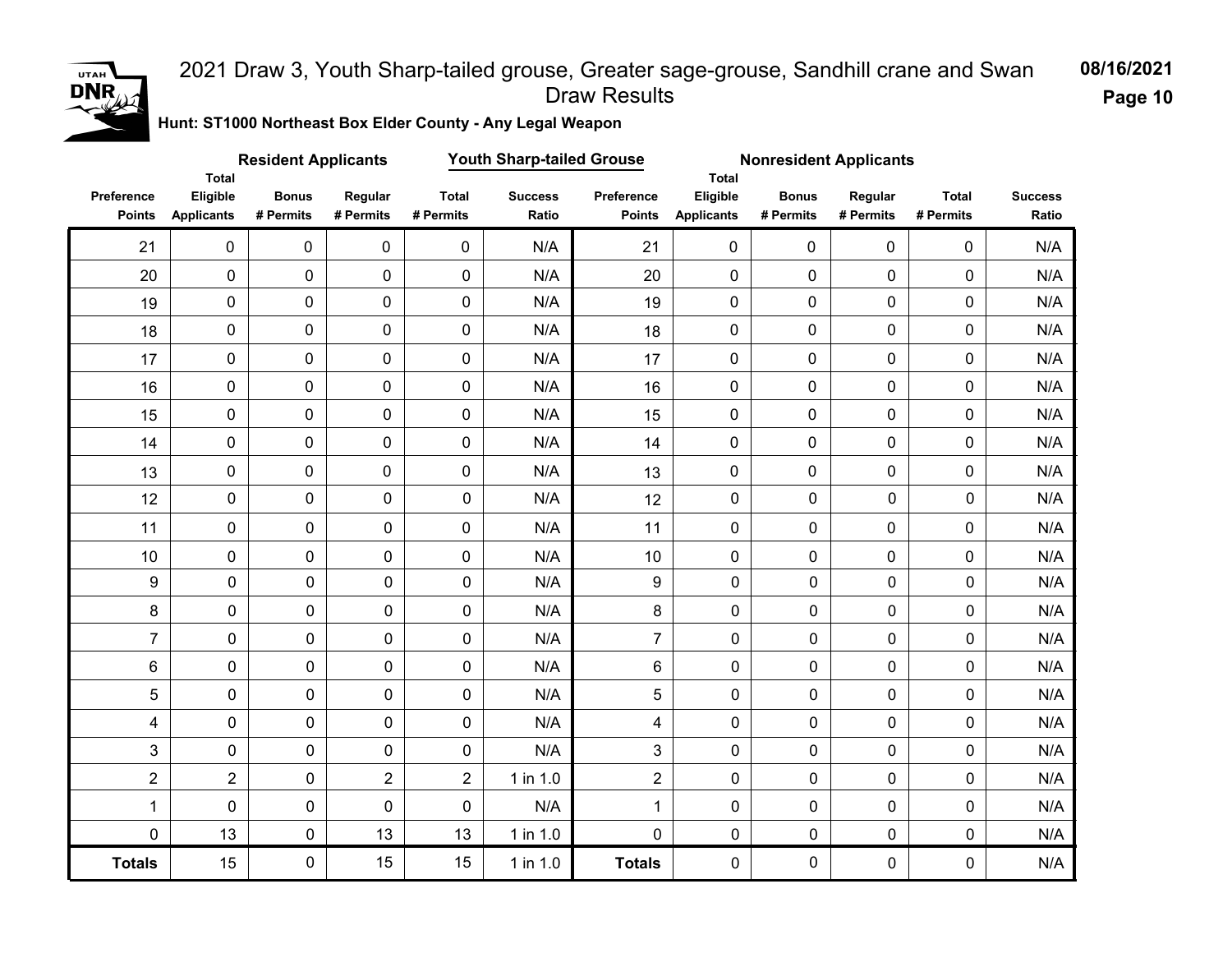

**Page 11**

**Hunt: ST1001 Cache County - Any Legal Weapon** 

|                             |                                        | <b>Resident Applicants</b> |                      | <b>Youth Sharp-tailed Grouse</b> |                         |                             | <b>Nonresident Applicants</b><br>Total |                           |                      |                           |                         |
|-----------------------------|----------------------------------------|----------------------------|----------------------|----------------------------------|-------------------------|-----------------------------|----------------------------------------|---------------------------|----------------------|---------------------------|-------------------------|
| Preference<br><b>Points</b> | Total<br>Eligible<br><b>Applicants</b> | <b>Bonus</b><br># Permits  | Regular<br># Permits | <b>Total</b><br># Permits        | <b>Success</b><br>Ratio | Preference<br><b>Points</b> | Eligible<br><b>Applicants</b>          | <b>Bonus</b><br># Permits | Regular<br># Permits | <b>Total</b><br># Permits | <b>Success</b><br>Ratio |
| 21                          | $\mathbf 0$                            | $\pmb{0}$                  | $\mathbf 0$          | $\mathbf 0$                      | N/A                     | 21                          | $\mathbf 0$                            | $\mathbf 0$               | $\mathbf 0$          | 0                         | N/A                     |
| 20                          | $\mathbf 0$                            | $\pmb{0}$                  | $\mathbf 0$          | $\mathbf 0$                      | N/A                     | 20                          | $\mathbf 0$                            | $\mathbf 0$               | $\overline{0}$       | 0                         | N/A                     |
| 19                          | $\pmb{0}$                              | $\pmb{0}$                  | $\mathbf 0$          | $\mathbf 0$                      | N/A                     | 19                          | $\mathbf 0$                            | $\mathbf 0$               | $\mathbf 0$          | 0                         | N/A                     |
| 18                          | $\pmb{0}$                              | 0                          | 0                    | $\pmb{0}$                        | N/A                     | 18                          | $\pmb{0}$                              | 0                         | $\pmb{0}$            | 0                         | N/A                     |
| 17                          | $\pmb{0}$                              | 0                          | $\mathbf 0$          | $\pmb{0}$                        | N/A                     | 17                          | $\pmb{0}$                              | $\pmb{0}$                 | $\pmb{0}$            | 0                         | N/A                     |
| 16                          | $\pmb{0}$                              | 0                          | $\pmb{0}$            | $\pmb{0}$                        | N/A                     | 16                          | $\pmb{0}$                              | $\mathbf 0$               | 0                    | $\pmb{0}$                 | N/A                     |
| 15                          | $\pmb{0}$                              | $\pmb{0}$                  | $\mathbf 0$          | $\pmb{0}$                        | N/A                     | 15                          | $\pmb{0}$                              | $\mathbf 0$               | $\pmb{0}$            | 0                         | N/A                     |
| 14                          | $\pmb{0}$                              | $\pmb{0}$                  | $\pmb{0}$            | $\pmb{0}$                        | N/A                     | 14                          | 0                                      | $\mathbf 0$               | $\mathbf 0$          | $\pmb{0}$                 | N/A                     |
| 13                          | $\pmb{0}$                              | 0                          | $\pmb{0}$            | $\pmb{0}$                        | N/A                     | 13                          | $\pmb{0}$                              | $\mathbf 0$               | $\mathbf 0$          | 0                         | N/A                     |
| 12                          | $\pmb{0}$                              | $\mathbf 0$                | $\pmb{0}$            | 0                                | N/A                     | 12                          | $\pmb{0}$                              | 0                         | $\mathbf 0$          | 0                         | N/A                     |
| 11                          | $\pmb{0}$                              | $\mathbf 0$                | $\mathbf 0$          | 0                                | N/A                     | 11                          | $\mathbf 0$                            | $\overline{0}$            | 0                    | $\mathbf 0$               | N/A                     |
| 10                          | 0                                      | 0                          | $\mathbf 0$          | 0                                | N/A                     | 10                          | $\pmb{0}$                              | 0                         | 0                    | 0                         | N/A                     |
| $\boldsymbol{9}$            | $\pmb{0}$                              | $\pmb{0}$                  | $\pmb{0}$            | 0                                | N/A                     | 9                           | $\pmb{0}$                              | $\pmb{0}$                 | $\pmb{0}$            | $\pmb{0}$                 | N/A                     |
| 8                           | 0                                      | 0                          | 0                    | 0                                | N/A                     | 8                           | 0                                      | $\pmb{0}$                 | $\pmb{0}$            | 0                         | N/A                     |
| $\overline{7}$              | 0                                      | 0                          | 0                    | 0                                | N/A                     | $\overline{7}$              | $\mathsf{O}\xspace$                    | $\pmb{0}$                 | $\mathbf 0$          | $\pmb{0}$                 | N/A                     |
| 6                           | 0                                      | 0                          | 0                    | 0                                | N/A                     | 6                           | 0                                      | $\pmb{0}$                 | $\mathbf 0$          | 0                         | N/A                     |
| 5                           | 0                                      | 0                          | 0                    | 0                                | N/A                     | 5                           | $\pmb{0}$                              | $\mathbf 0$               | $\mathbf 0$          | 0                         | N/A                     |
| 4                           | 0                                      | $\pmb{0}$                  | $\pmb{0}$            | 0                                | N/A                     | 4                           | $\pmb{0}$                              | $\mathbf 0$               | $\mathbf 0$          | $\pmb{0}$                 | N/A                     |
| 3                           | 0                                      | $\mathbf 0$                | 0                    | 0                                | N/A                     | 3                           | 0                                      | $\mathbf 0$               | $\mathbf 0$          | 0                         | N/A                     |
| $\overline{2}$              | 0                                      | $\pmb{0}$                  | 0                    | 0                                | N/A                     | $\overline{2}$              | 0                                      | $\mathbf 0$               | $\mathbf 0$          | $\mathbf 0$               | N/A                     |
| $\mathbf{1}$                | 4                                      | 0                          | 4                    | 4                                | 1 in 1.0                | $\mathbf{1}$                | 0                                      | $\mathbf 0$               | $\mathbf 0$          | $\mathbf 0$               | N/A                     |
| $\mathbf 0$                 | 30                                     | $\mathbf 0$                | 5                    | 5                                | 1 in 6.0                | $\mathbf 0$                 | $\pmb{0}$                              | $\pmb{0}$                 | $\mathbf 0$          | $\mathbf 0$               | $\mathsf{N}/\mathsf{A}$ |
| <b>Totals</b>               | 34                                     | 0                          | 9                    | 9                                | 1 in 3.8                | <b>Totals</b>               | 0                                      | $\pmb{0}$                 | $\mathbf 0$          | 0                         | N/A                     |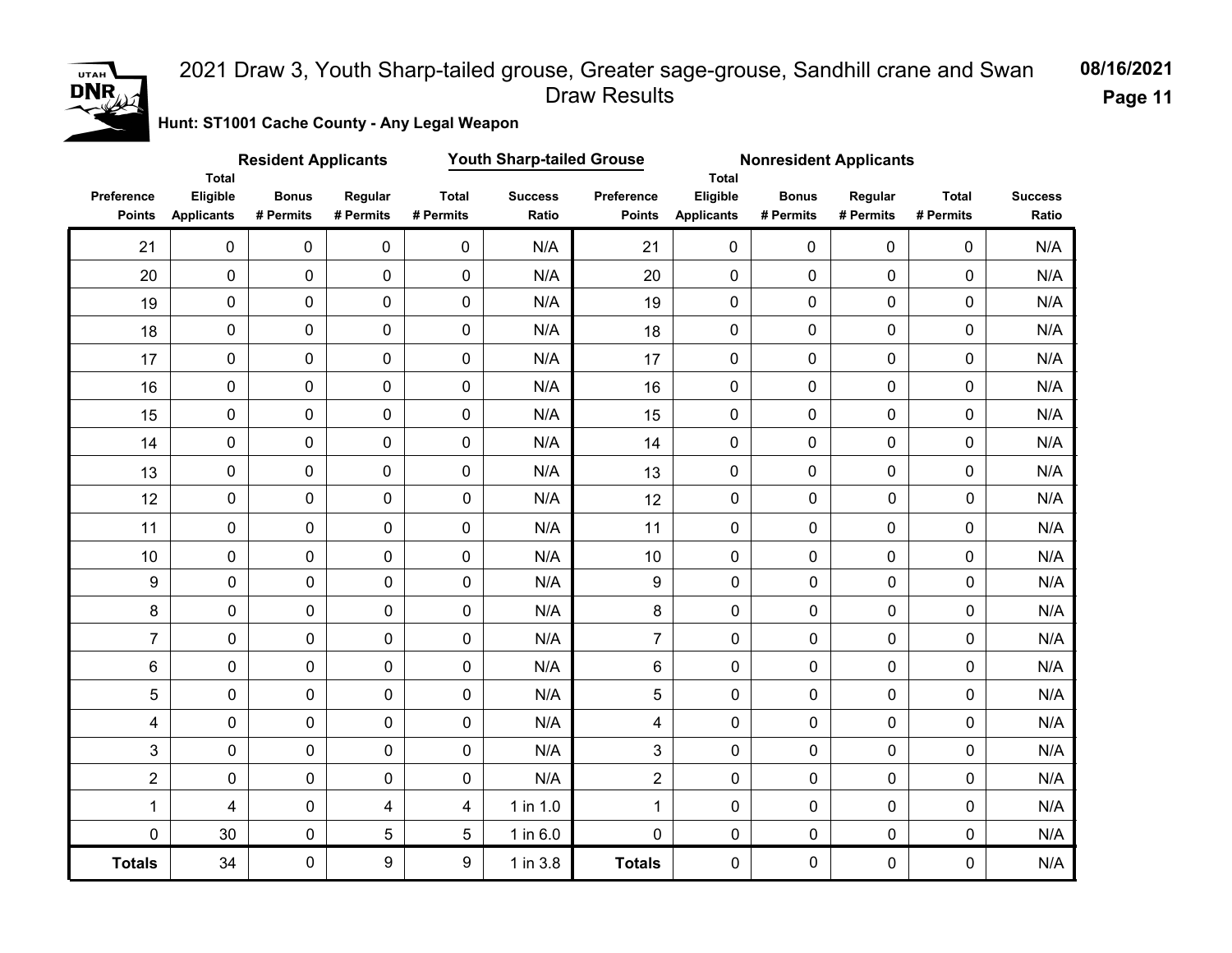

**Page 4**

**Species: SWAN**

|                             |                                               | <b>Resident Applicants</b> |                      |                           | <b>Youth Swan All Applicants</b> |                                    | <b>Nonresident Applicants</b>                 |                           |                      |                           |                         |
|-----------------------------|-----------------------------------------------|----------------------------|----------------------|---------------------------|----------------------------------|------------------------------------|-----------------------------------------------|---------------------------|----------------------|---------------------------|-------------------------|
| Preference<br><b>Points</b> | <b>Total</b><br>Eligible<br><b>Applicants</b> | <b>Bonus</b><br># Permits  | Regular<br># Permits | <b>Total</b><br># Permits | <b>Success</b><br>Ratio          | <b>Preference</b><br><b>Points</b> | <b>Total</b><br>Eligible<br><b>Applicants</b> | <b>Bonus</b><br># Permits | Regular<br># Permits | <b>Total</b><br># Permits | <b>Success</b><br>Ratio |
| 21                          | $\pmb{0}$                                     | 0                          | 0                    | 0                         | N/A                              | 21                                 | $\mathbf 0$                                   | $\mathbf 0$               | $\mathbf 0$          | 0                         | N/A                     |
| 20                          | $\mathbf 0$                                   | 0                          | $\mathbf 0$          | $\mathbf 0$               | N/A                              | 20                                 | $\mathbf 0$                                   | $\mathbf 0$               | $\mathbf 0$          | 0                         | N/A                     |
| 19                          | $\pmb{0}$                                     | 0                          | 0                    | $\pmb{0}$                 | N/A                              | 19                                 | 0                                             | 0                         | $\pmb{0}$            | 0                         | N/A                     |
| 18                          | $\mathbf 0$                                   | 0                          | 0                    | $\pmb{0}$                 | N/A                              | 18                                 | 0                                             | 0                         | $\pmb{0}$            | 0                         | N/A                     |
| 17                          | $\pmb{0}$                                     | 0                          | 0                    | $\mathbf 0$               | N/A                              | 17                                 | 0                                             | 0                         | $\pmb{0}$            | 0                         | N/A                     |
| 16                          | $\pmb{0}$                                     | 0                          | 0                    | $\mathbf 0$               | N/A                              | 16                                 | 0                                             | $\mathbf 0$               | $\mathbf 0$          | $\mathbf 0$               | N/A                     |
| 15                          | $\pmb{0}$                                     | 0                          | 0                    | $\pmb{0}$                 | N/A                              | 15                                 | 0                                             | $\pmb{0}$                 | $\pmb{0}$            | $\mathbf 0$               | N/A                     |
| 14                          | $\pmb{0}$                                     | 0                          | $\mathbf 0$          | $\mathbf 0$               | N/A                              | 14                                 | $\mathbf 0$                                   | $\mathbf 0$               | $\mathbf 0$          | 0                         | N/A                     |
| 13                          | $\pmb{0}$                                     | 0                          | $\mathbf 0$          | $\mathbf 0$               | N/A                              | 13                                 | $\mathbf 0$                                   | $\mathbf 0$               | $\mathbf 0$          | 0                         | N/A                     |
| 12                          | $\pmb{0}$                                     | 0                          | $\pmb{0}$            | $\mathbf 0$               | N/A                              | 12                                 | $\mathbf 0$                                   | $\mathbf 0$               | 0                    | 0                         | N/A                     |
| 11                          | 0                                             | 0                          | 0                    | $\mathbf 0$               | N/A                              | 11                                 | $\mathbf 0$                                   | $\mathbf 0$               | 0                    | 0                         | N/A                     |
| 10                          | 0                                             | 0                          | 0                    | $\mathbf 0$               | N/A                              | 10                                 | $\mathbf 0$                                   | 0                         | 0                    | 0                         | N/A                     |
| $\boldsymbol{9}$            | 0                                             | $\pmb{0}$                  | 0                    | $\mathbf 0$               | N/A                              | 9                                  | 0                                             | 0                         | $\mathbf 0$          | 0                         | N/A                     |
| 8                           | 0                                             | $\pmb{0}$                  | 0                    | $\pmb{0}$                 | N/A                              | 8                                  | 0                                             | 0                         | $\pmb{0}$            | 0                         | N/A                     |
| $\overline{7}$              | 0                                             | $\pmb{0}$                  | 0                    | $\mathbf 0$               | N/A                              | $\overline{7}$                     | 0                                             | 0                         | 0                    | 0                         | N/A                     |
| $6\phantom{1}$              | 0                                             | $\mathbf 0$                | 0                    | $\mathbf 0$               | N/A                              | 6                                  | 0                                             | 0                         | 0                    | 0                         | N/A                     |
| 5                           | 0                                             | $\pmb{0}$                  | 0                    | $\mathbf 0$               | N/A                              | 5                                  | 0                                             | 0                         | 0                    | 0                         | N/A                     |
| 4                           | 0                                             | $\pmb{0}$                  | 0                    | $\mathbf 0$               | N/A                              | 4                                  | 0                                             | 0                         | 0                    | 0                         | N/A                     |
| 3                           | $\mathbf{1}$                                  | $\pmb{0}$                  | 1                    | 1                         | 1 in 1.0                         | 3                                  | 0                                             | 0                         | $\mathbf 0$          | 0                         | N/A                     |
| $\overline{2}$              | 11                                            | $\mathbf 0$                | 11                   | 11                        | 1 in 1.0                         | $\overline{2}$                     | 0                                             | 0                         | $\mathbf 0$          | 0                         | N/A                     |
| $\mathbf{1}$                | 219                                           | $\pmb{0}$                  | 219                  | 219                       | 1 in 1.0                         | 1                                  | $\mathbf{1}$                                  | 0                         | 1                    | $\mathbf{1}$              | 1 in 1.0                |
| 0                           | 547                                           | $\pmb{0}$                  | 178                  | 178                       | $1$ in $3.1$                     | 0                                  | 8                                             | 0                         | $\overline{2}$       | $\overline{2}$            | 1 in 4.0                |
| <b>Totals</b>               | 778                                           | $\pmb{0}$                  | 409                  | 409                       | 1 in 1.9                         | <b>Totals</b>                      | 9                                             | 0                         | 3                    | 3                         | 1 in 3.0                |